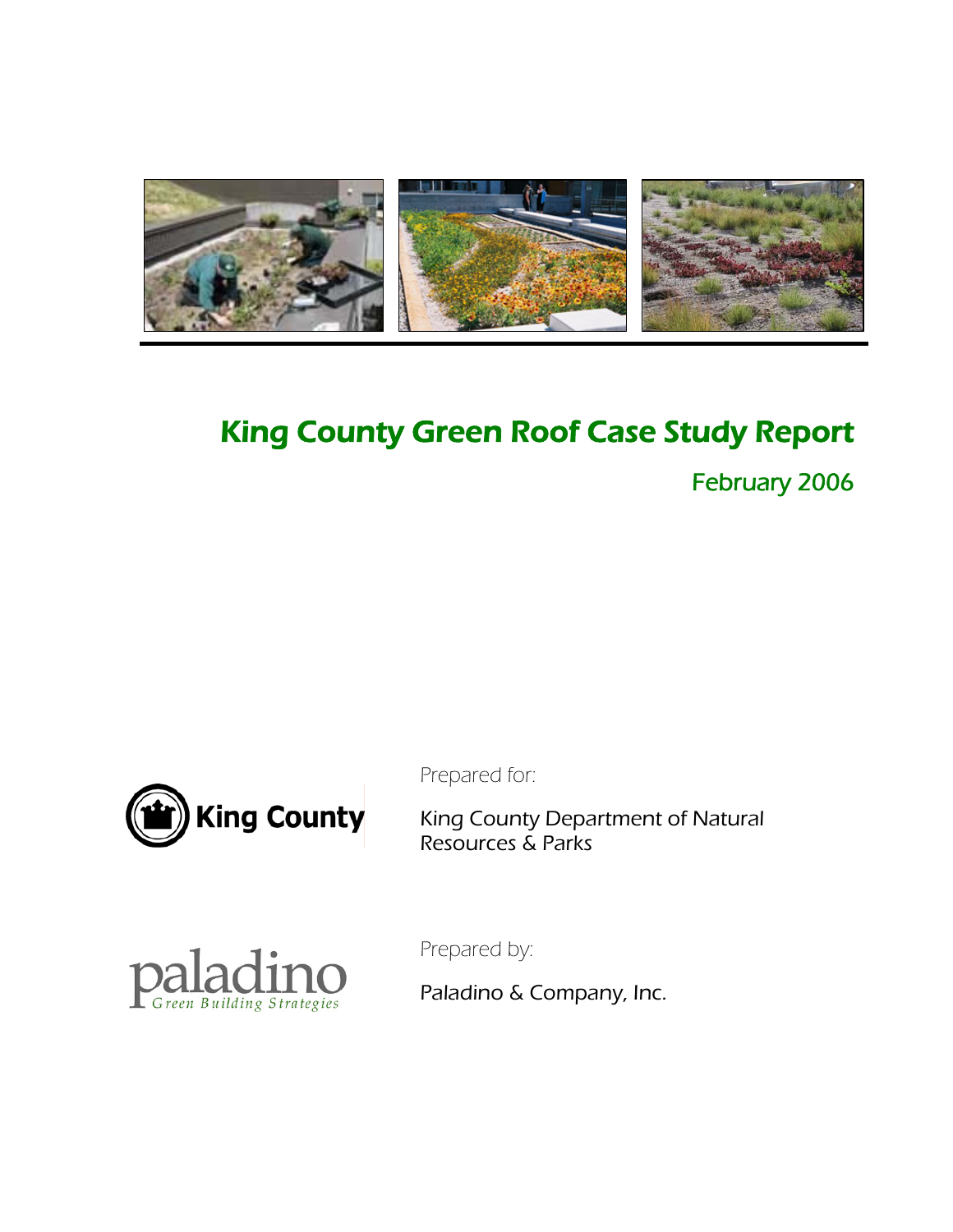King County Department of Natural Resources & Parks

### ACKNOWLEDGEMENTS

Thank you to all the participants who helped create this green roof case study report:

King County: Beth Humphreys, Susan Michaud

King County International Airport staff: Tony Wasser, Raleigh K. Salazar

City of Seattle: Lucia Athens

City Hall & Justice Center Maintenance staff: Peter Jeu

Bohlin Cywinski Jackson Architects: Robert Miller, David Cinnamon

Ballard Library staff: Sibyl de Haan, Steve Farmer, Mike Birch

SvR Design Company: Matt Suhadolnik

Evergreen State College staff: Nancy Johns

Paladino and Company, Inc. staff: Vidhi Agarwal, Thulasi Narayan, Barbara Erwine, Teresa Burrelsman

Prepared by Paladino and Company, Inc.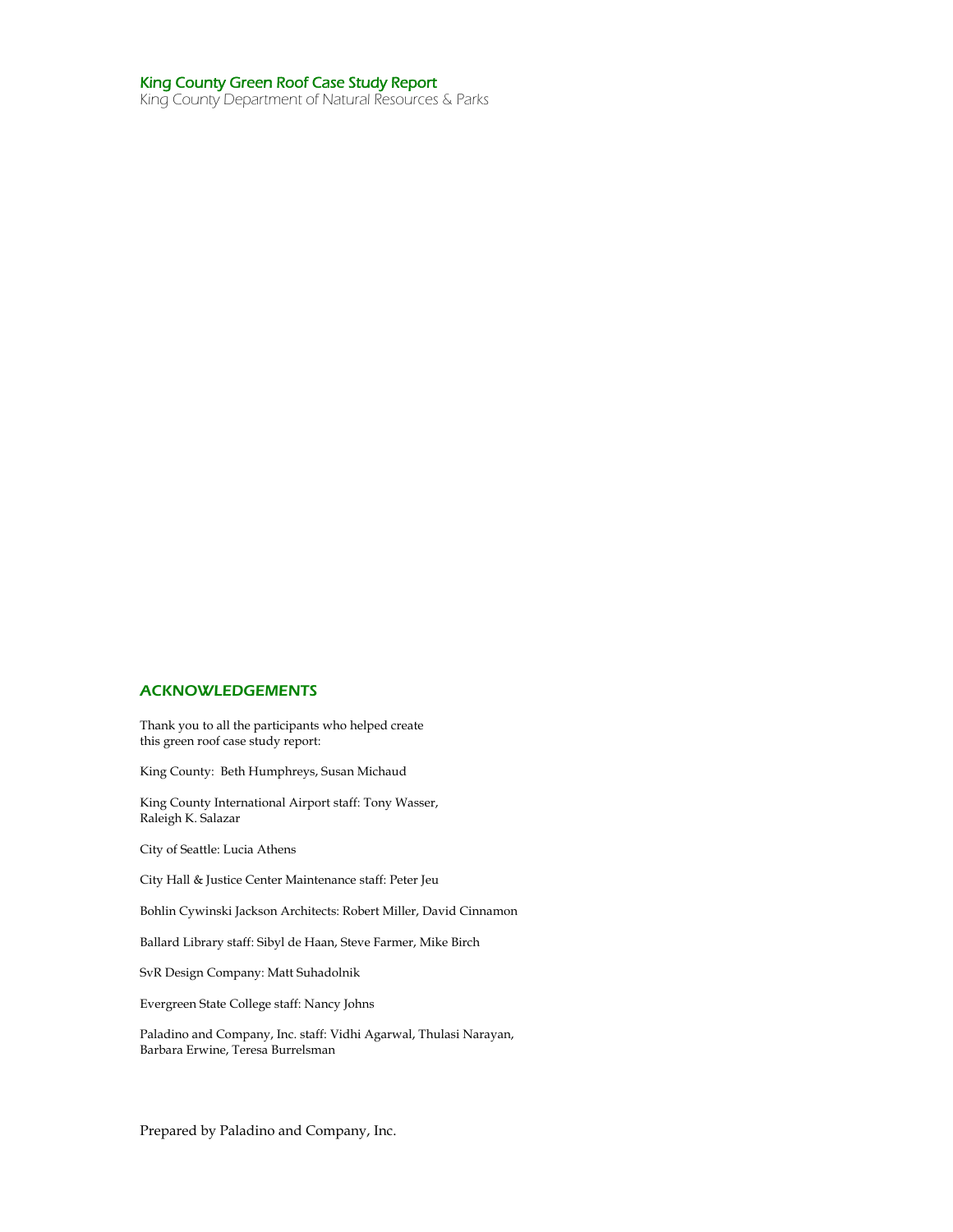# TABLE OF CONTENTS

# 1.0 Introduction

| 1.1 |  |
|-----|--|
| 1.2 |  |
| 1.3 |  |

# 2.0 Case Studies in King County

| 2.1 |    |
|-----|----|
| 2.2 |    |
| 2.3 |    |
| 2.4 |    |
| 2.5 | 15 |
| 2.6 |    |
| 2.7 |    |

# 3.0 Recommendations for King County Green Roof Projects

| $3.3 -$ |  |
|---------|--|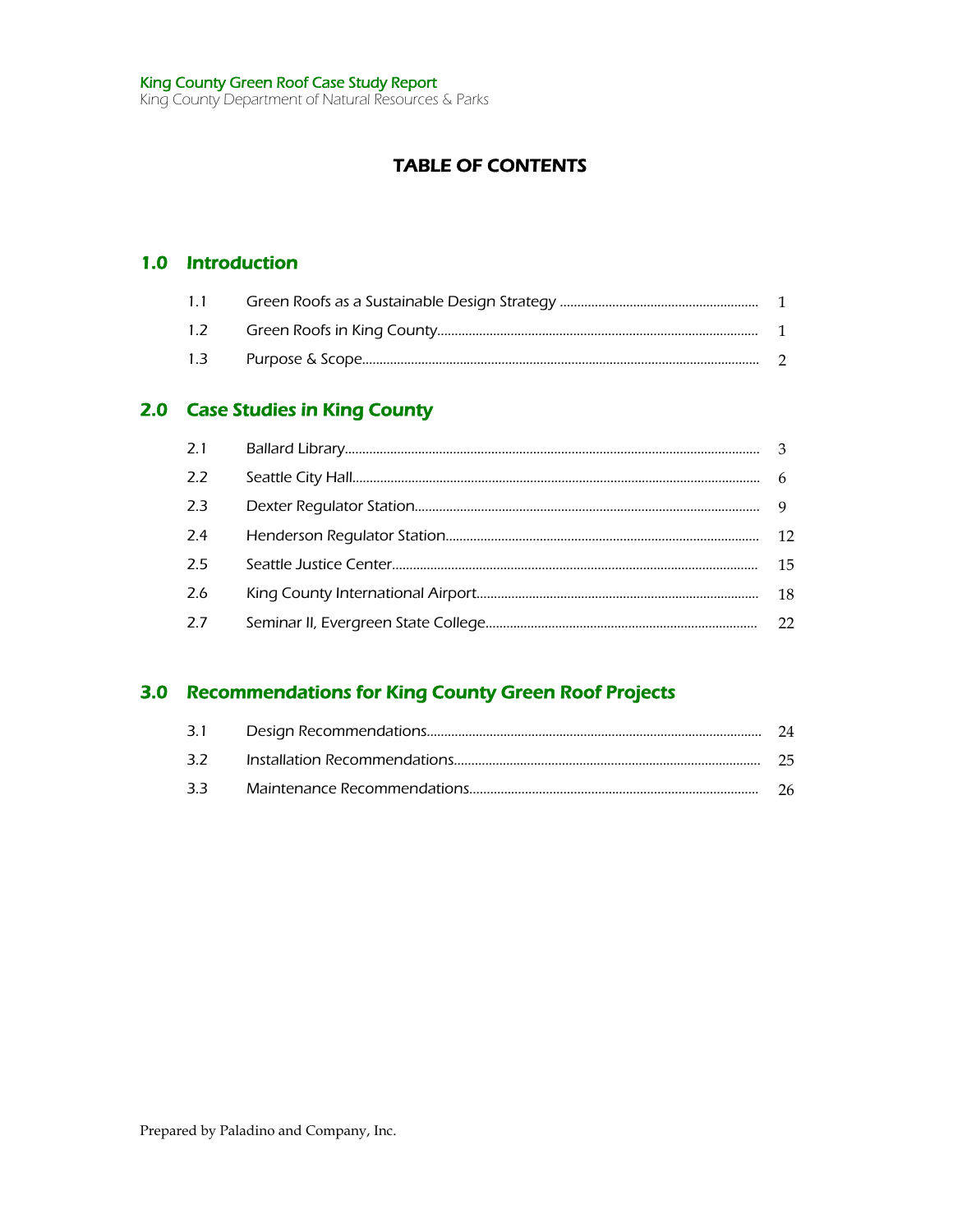King County Department of Natural Resources & Parks

*This page left blank intentionally.*

Prepared by Paladino and Company, Inc.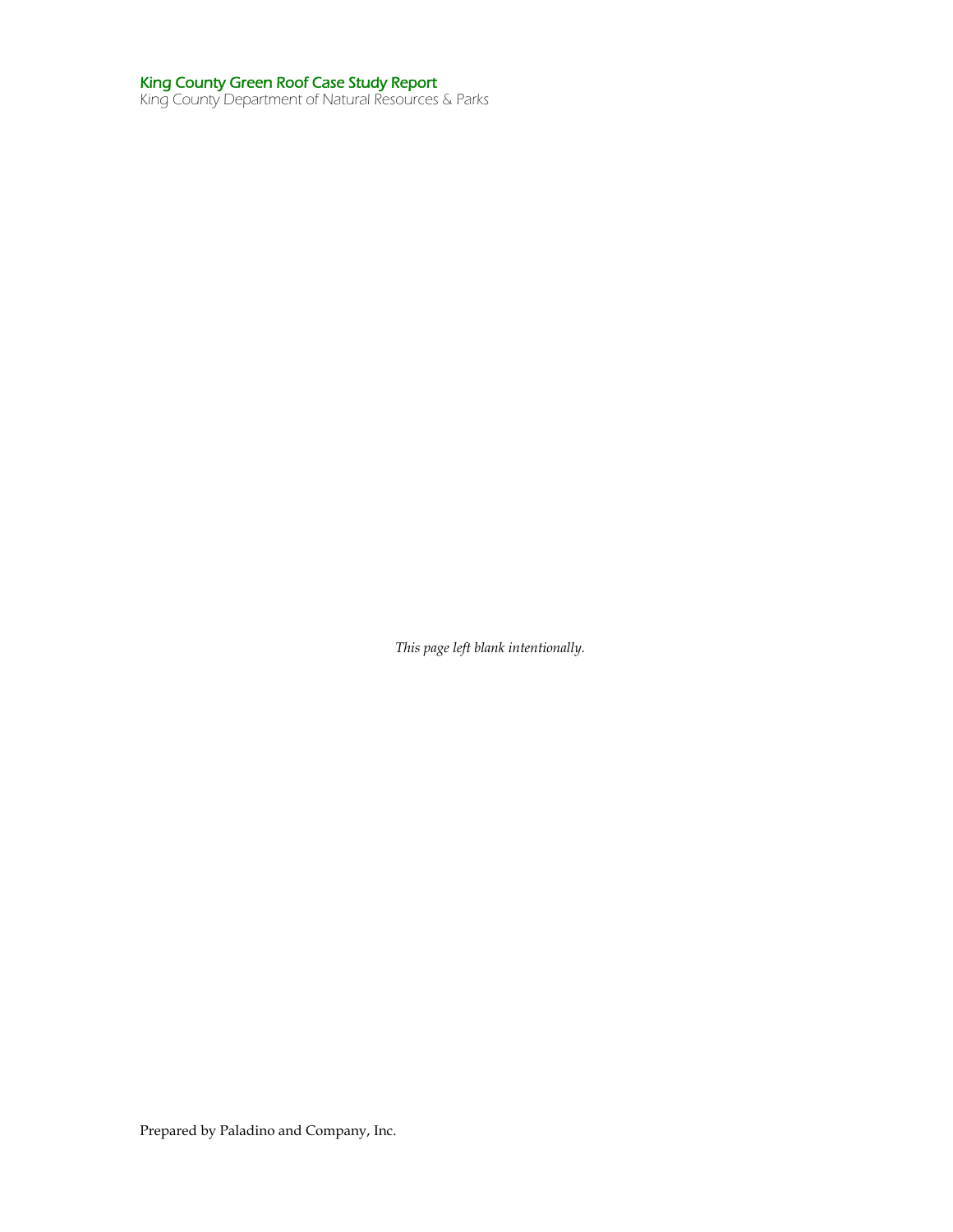King County Department of Natural Resources & Parks

Section1 – Introduction

# Green Roofs as a Sustainable Design Strategy

A green roof, also called an eco-roof, is a light-weight, vegetated roof over a protective root barrier and a roof membrane. Green roofs offer many features and benefits not present in a conventional membrane roof. First, the vegetation and soil layers protect the waterproof membrane from solar exposure, prolonging roof membrane life. Second, the soil provides additional insulation and shades the roof from solar heat gain. Third, green roofs create many environmental benefits, including stormwater filtration, heat island mitigation, improved air quality and increased wildlife habitat in urban spaces.

Green roofs are a well established practice in Europe, but are still new in North America. The benefits of green roofs have not been fully explored and are not yet fully understood. Further study of green roof performance will facilitate the installation of green roofs as a viable sustainable design strategy.

# Green Roofs in King County

In general, green roofs are applicable and feasible for commercial buildings in the Pacific Northwest. They are an emerging strategy with many local examples. However, this technology is highly interactive with other building systems and has created several design and maintenance challenges for the local design teams and building owners. To assist in successful application of the green roofs in King County, Paladino and Company has developed resources on cost and feasibility of green roofs in the past. However, detailed information on existing local projects was not available. Therefore this report looks at a set of green roof projects in and around the county to garner lessons for future projects.

Paladino and Company prepared a Green Roof Feasibility Review for King County in March 2004. The study investigated the feasibility of green roofs as a sustainable design strategy in King County and outlined green roof issues, benefits, costs and case studies for local, urban commercial projects. A copy of the study can be found at http://www.metrokc.gov/dnrp/swd/greenbuilding/documents/KCGreenRoofStud y\_Final.pdf

# Purpose & Scope

The purpose of this case study review is to assist King County in implementing green roofs on future projects. The recommendations in Section 3 of this report are based on the information obtained from the seven green roof projects studied, of which six are located in King County. Lessons learned and overall conclusions were incorporated into a set of design, installation and maintenance best practices.

Prepared by Paladino and Company Inc. 1



- *Mitigate Urban Heat Island Effect*
- *Reduce stormwater runoff*
- *Protect the roof membrane*
- *Added Roof Insulation*
- *Improved Air Quality*
- *Increases wild life habitat in urban spaces.*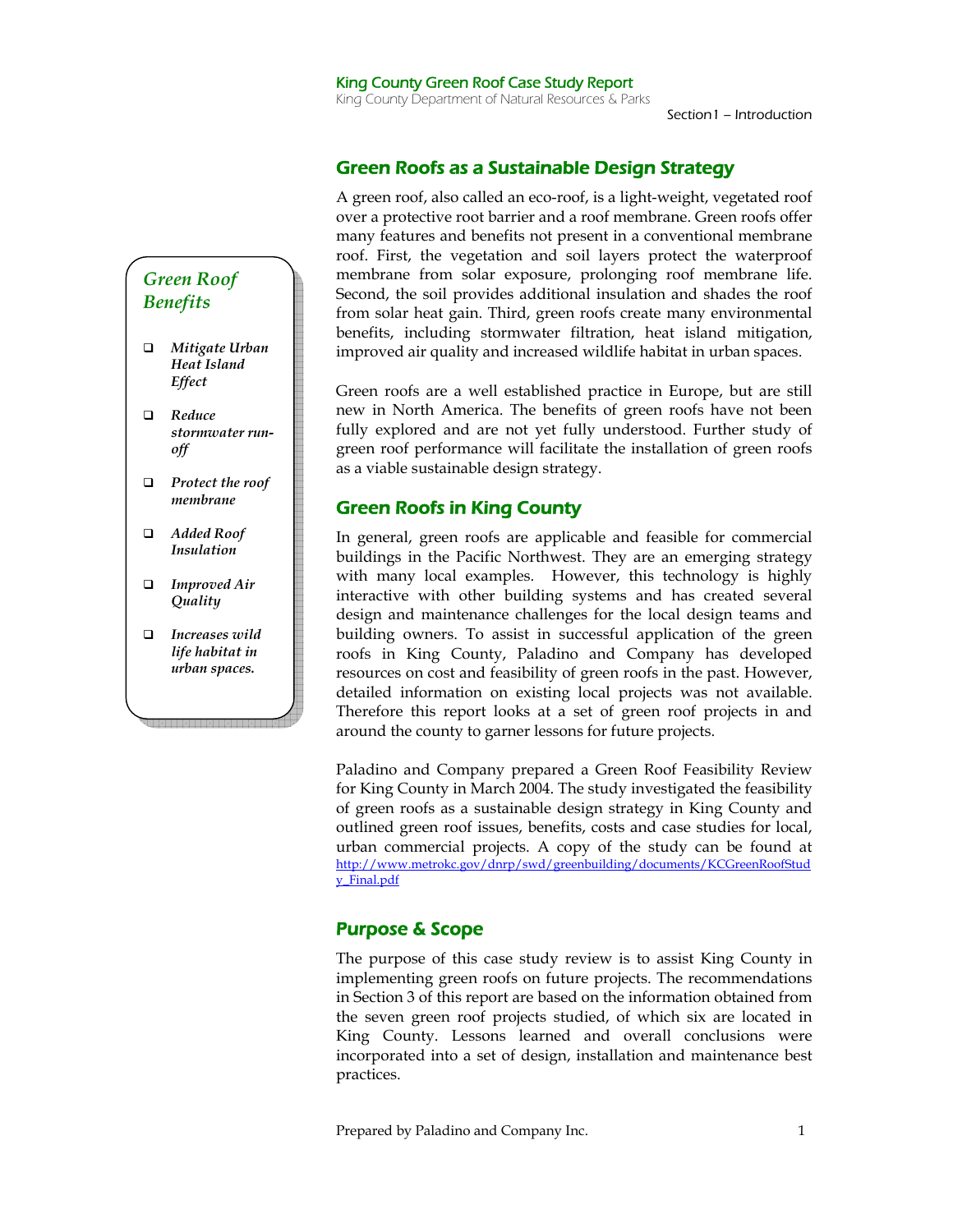King County Department of Natural Resources & Parks

Section1 – Introduction

# *Green Roof Case Studies*

- *Ballard Library*
- *City Hall*
- *Dexter Regulator Station*
- *Henderson Regulator Station*
- *Justice Center*
- *King County International Airport*
- *Seminar II, Evergreen State College*

This study provides detailed information on the green roof design, specifications, installation and maintenance procedures for each case study. Paladino researchers conducted site visits to evaluate the condition of existing green roofs and interviewed the design team and maintenance staff to get first-hand experience from other projects. This report includes the challenges faced by both successful and unsuccessful green roof projects. There are important lessons that each of these projects give for future green roof projects in King County.

This report is not intended as a comprehensive design guideline but as a set of practical recommendations based on local examples.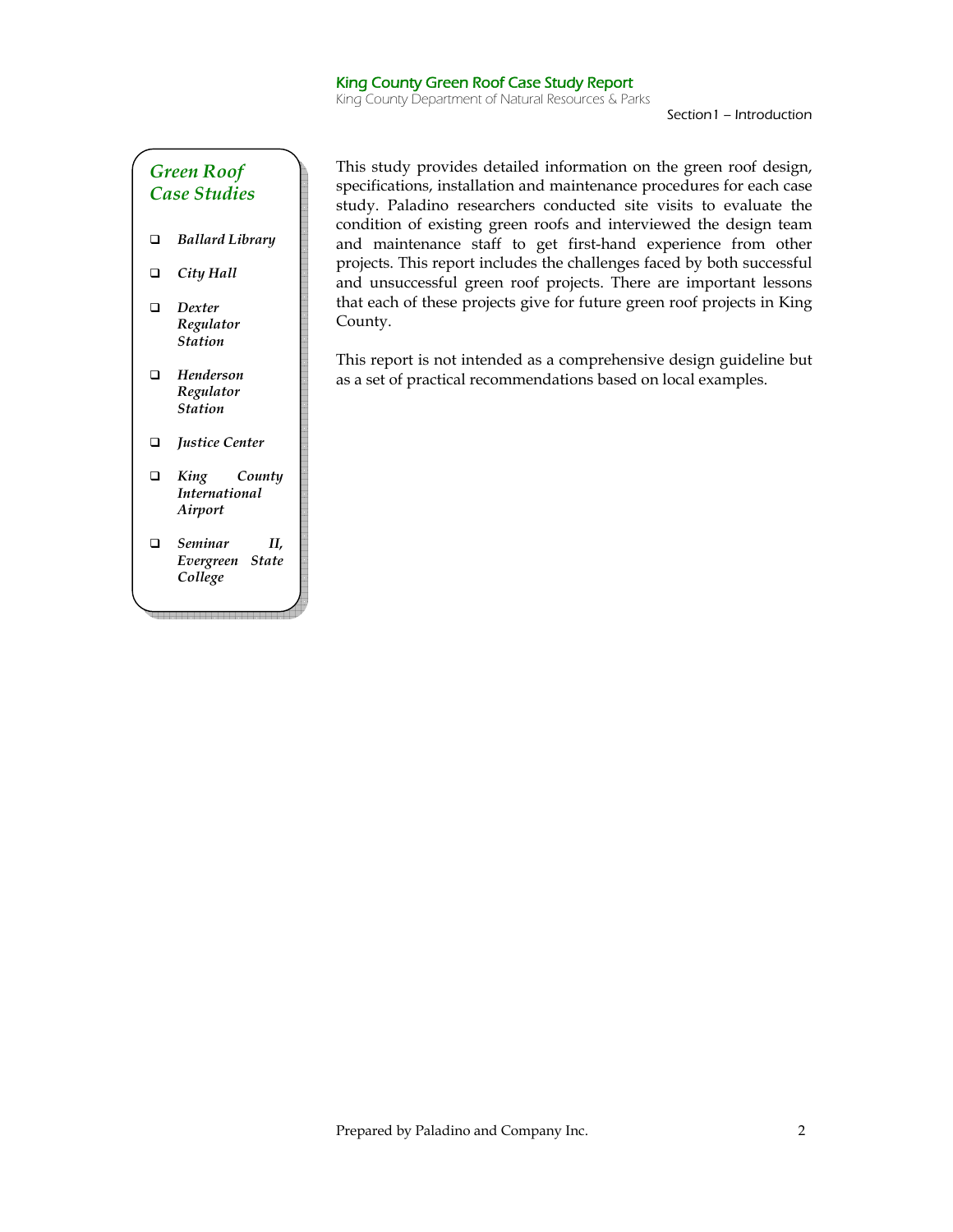King County Department of Natural Resources & Parks

Section 2 – Case Studies



*Ballard Public Library*



*Paladino Site Visit in September '05 with the Architect and the Maintenance Staff* 



*The plants after 6 months of installation* 

# *Green Roof Design Team*

**Architect** 

 *Bohlin Cywinski Jackson* 

Landscape Architect *Swift & Co.*

### **Contractor**

 *PCL Construction Services Inc.* 

### Green Roof **Consultant**

*Hydrotech Inc.* 

# Ballard Public Library, *Seattle, WA*

### About the Project

The Ballard branch of the Seattle Public Library exhibits a number of sustainable design strategies such as daylighting, building integrated photovoltaics, operable windows and recycled materials. One of the key features is the 18, 000 sq.ft green roof planted with low-water use plants. Visitors can view the planted green roof from an interior stairwell.

### Green Roof Design

The green roof system was installed to reduce stormwater runoff and includes the means to monitor quantity and quality of stormwater runoff. However, monitoring of run off water quality or quantity is not currently underway. A variety of drought-tolerant plants were established in random patterns. The concept was to mimic the natural process of seeds-spread by prevailing breezes. The plants that can adapt to the microclimate will survive and spreadout in other areas.

The roof structure is parabolic in shape and a drip irrigation system was installed only on the area of roof with southern exposure. The plants were selected such that some may go dormant during the summer but will rejuvenate with the winter rains. A biodegradable coconut fiber mat was installed on top of the 4-inch thick soil to prevent soil erosion.

# Green Roof Characteristics

| <b>Existing Roof/ New Roof</b> | New Roof                |
|--------------------------------|-------------------------|
| Green Roof Area                | 18,000 square feet      |
| Green Roof Type                | Extensive               |
| Green Roof System              | Garden Roof Assembly™   |
| Accessibility                  | Maintenance only        |
| Installation season            | March                   |
| Establishment Period           | Six months              |
| Slope of existing Roof         | Parabolic Roof          |
| <b>Green Roof Slope</b>        | varies                  |
| Soil Mix/ depth                | 4 inches                |
| Plant Type                     | Drought tolerant plants |
| Irrigation                     | Yes                     |
| <b>Structural Load</b>         | $50$ lbs/sqft           |
|                                |                         |

### Current Status

The green roof was installed in March 2005, and is currently in the establishment phase. Different types of grasses and sedums have been planted in patches. Most plants have done well; the sedums are more hardy and are in the best condition. The irrigation system is

Prepared by Paladino and Company, Inc. 3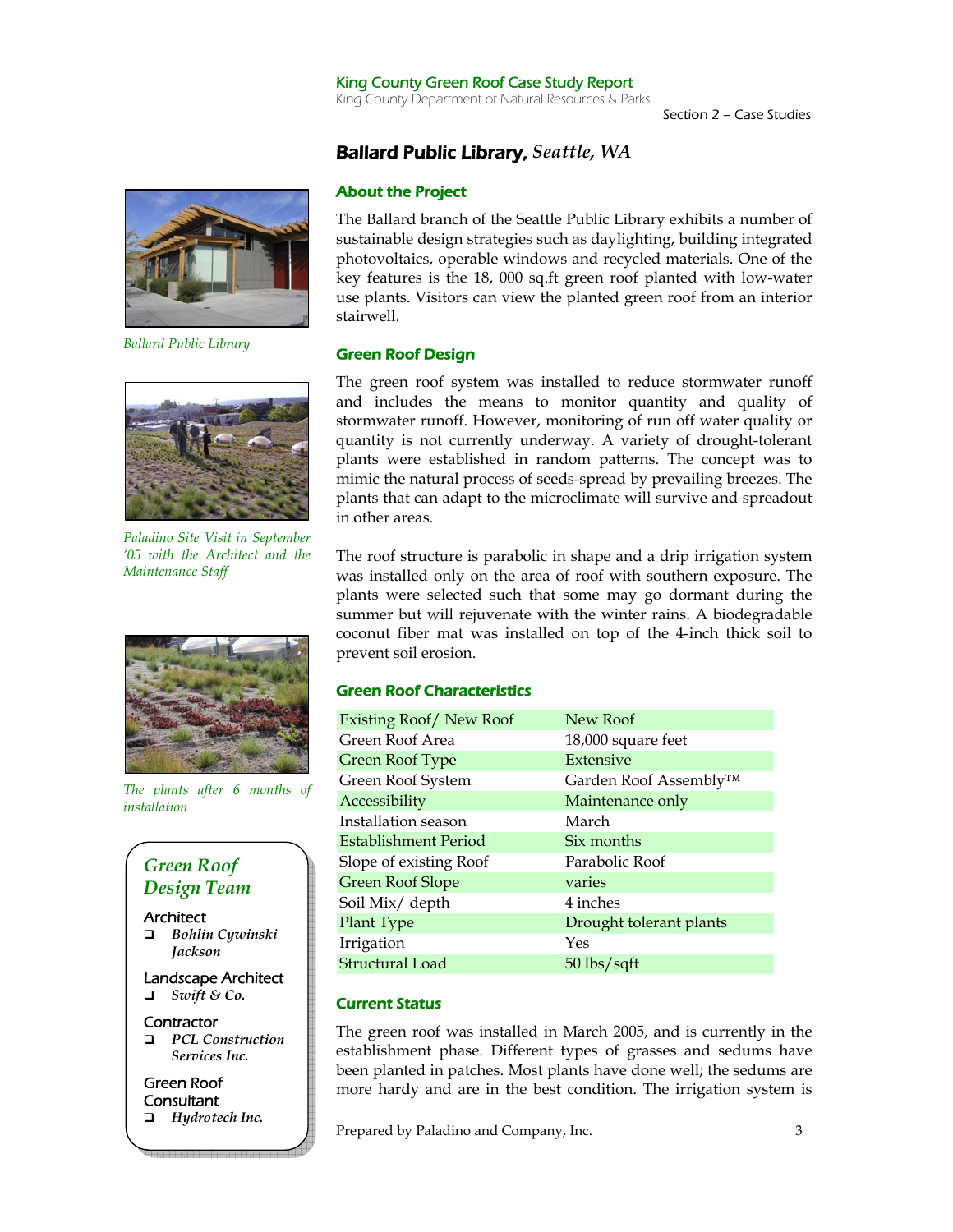King County Department of Natural Resources & Parks

Section 2 – Case Studies

based on gravity flow and is inadequate at certain places resulting in drying in those patches. However, the roof overall appears to be on target for establishment.

### Green Roof Cross Section & Details



### Membrane Base

100% solids, hot, fluid–applied, rubberized asphalt membrane, 5.5 mm (2.3 mm asphalt membrane, layer of spun-bounded polyester fabric reinforcing sheet, 3.2 mm of monolithic asphalt membrane) containing no PVC's and with inert clay filler for acid resistance.

### Root barrier/ protection course

Fiberglass reinforced, rubberized asphalt sheet and polyethylene root barrier.

### Rigid Insulation

STYROFOAM Plazamate brand plaza deck insulation that has a minimum compressive strength of 60psi, water absorption by volume 0.1%, insulation minimum of R-21 and CFC-free.

### Drainage/water retention/air layer

The drainage and water retention layer is Floradrain FD 40- three dimensional, molded panels of recycled material with drainage channels top and bottom sides and water retention reservoirs top side. The air layer is composed of crush-proof core and non-woven filter fabric.

### Filter fabric

Systemfilter SF non-woven, polymeric, geo-textile fabric

Prepared by Paladino and Company, Inc. 4

# *Plant List*

### Native Plants

- *Achillea tomentosa Hardiness Zones: 3 to 8/ Low growing mat*
- *Armeria Maritima Hardiness Zones: 4 to 8/ Tufts or clumps; rounded mat*
- *Carex inops Hardiness Zones: 6 to 9*
- *Festuca rubra Hardiness Zones: 4 to 9/ Singular dense clumps*
- *Phlox subulata Hardiness Zones: 3 to 9 /Dense, creeping carpet*
- *Sedum oreganum*
- *Sedum album Hardiness Zones: 4 to 9/ Form: Low mat*
- *Sedum spurium Hardiness Zones: 3 to 8*
- *Thymus serphyllum Hardiness Zones: 4 to 9/ Form: Low, dense mat; sprawls haphazardly*

### Non-Native Plants

- *Eriphyllum lanatum*
- *Festuca idahoensis*
- *Saxifrage cespitosa*
- *Sisyrinchium idahoensis*
- *Triteleia hyacintha hardiness 4*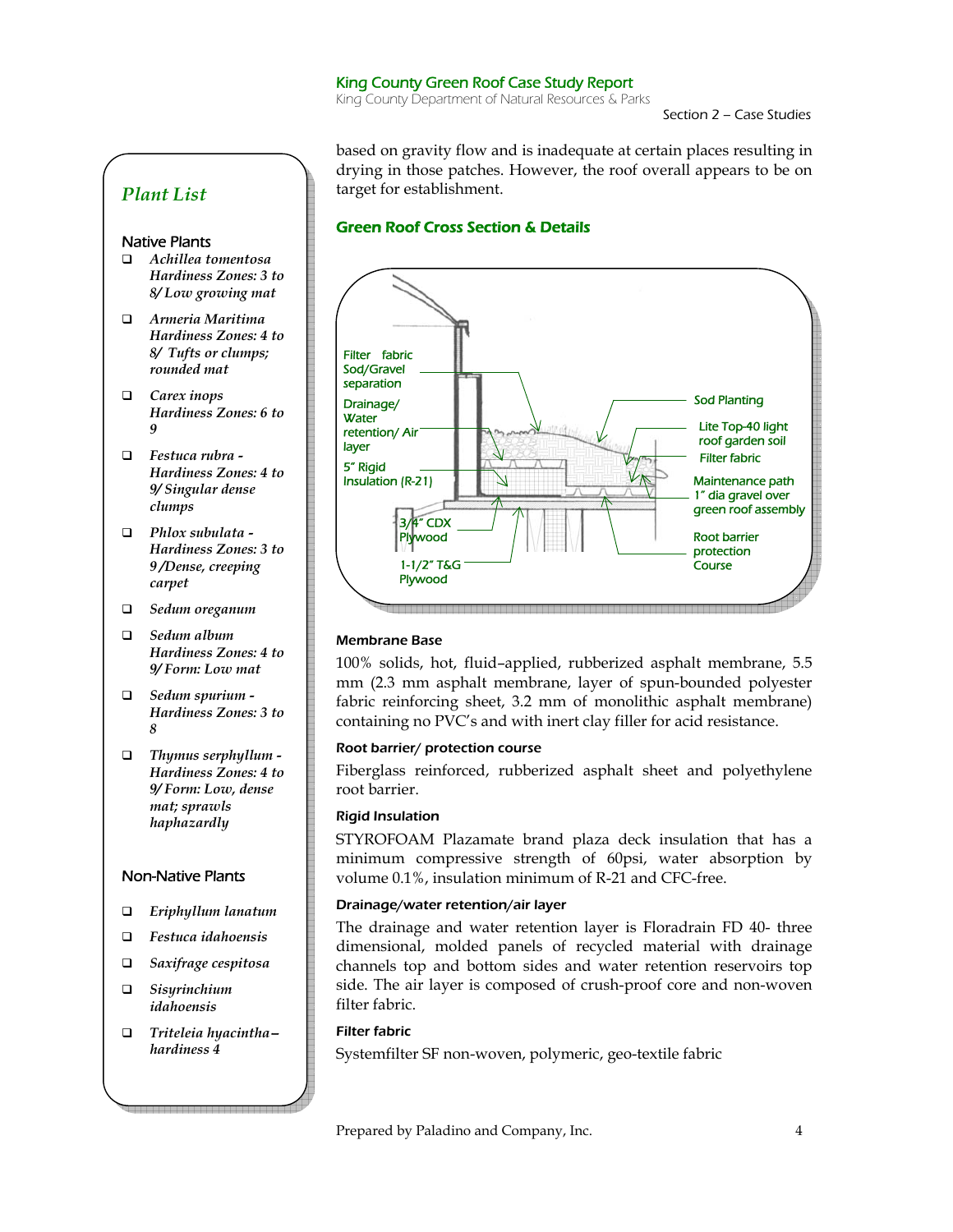King County Department of Natural Resources & Parks

Section 2 – Case Studies

#### Soil Mix

3/8" diameter mineral component: 45%, coarse sand: 15%, approved aged organic component: 40% plus fertilizers and amendments. Each component of the soil mix was specified in detail in the project specifications.

### Plants & Nutrients

Low- to no-maintenance landscaping with plant varieties restricted to primarily sedums, mosses, herbs and grasses capable of withstanding harsh growing conditions.

### Fertilizers

3 pounds gypsum/ 2 pounds iron sulphate/ 0.5 pound dry polymeric soil/ 1 pound ureaform/ 0.33 pounds potassium sulphate/ 0.33 single superphosphate per cubic yard of soil mix was specified. Although fertilizers were specified for this project, they are currently not being used. No fertilizers are being used as the City has strict rules about nitrogen going down the drains and requires regular testing of stormwater runoff if fertilizers are used. However, the plants may require some fertilization in the future.

### Irrigation & Maintenance Procedures

The roof planting will be maintained at a height of 9 to 12". The roof will require some regular maintenance such as occasional trimming of plants andweeds removal.

The current irrigation schedule is 45 minutes of drip irrigation every other day on the southern side. The initial design intent was to let the plants go dormant during summers.

### **Challenges**

- $\Box$  The initial establishment of the green roofs was a challenge because the vegetation attracted birds that pulled out the small plants. However, now the plants have stronger roots and birds are no longer a problem.
- Weeds are a persisting problem, especially creeping types which interweave with the coconut fiber bedding. To extract the weeds the netting has to be cut out and replaced.
- During the establishment period truckloads of weeds had to be removed. The initial maintenance required has been more than what was anticipated and it was a challenge to transfer the weeds from the roof for disposal.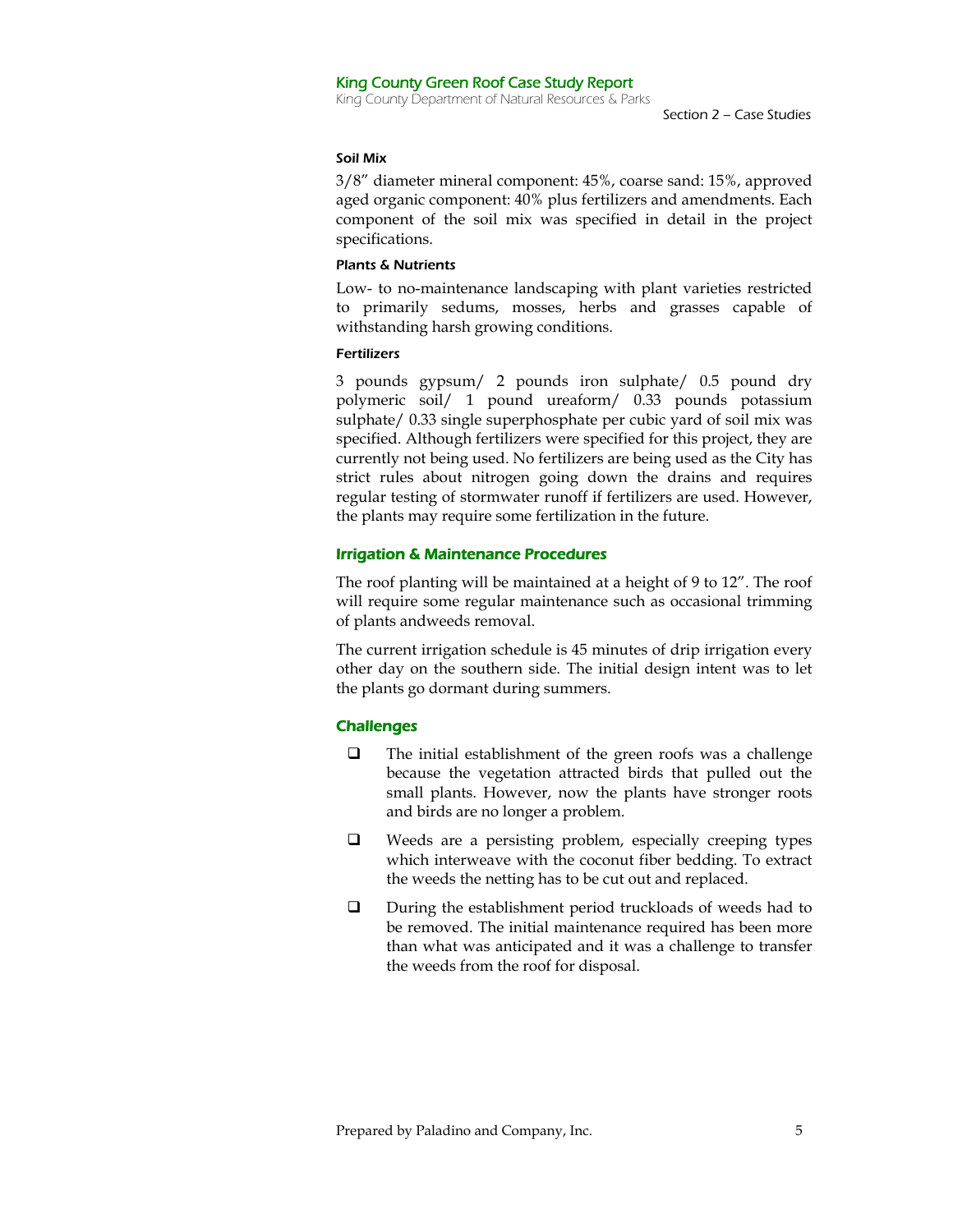King County Department of Natural Resources & Parks

Section 2 – Case Studies

# Seattle City Hall, *Seattle, WA*

# About the Project

The Seattle City Hall achieved a Gold LEED™ rating from the US Green Building Council. The City Hall building is divided into two components: Council Chambers and Mayor/Council/Staff offices. The green roof on the building surrounds the Council Chamber portion of the building. Although it is not accessible, it can be viewed from the elevator lobbies of floors 3 through 7.

Seattle contains urban habitat of endangered wild salmon species, and so innovative stormwater management practices are considered to be a component of "salmon-friendly" design. The City Hall green roof was designed to decrease combined sewer overflows, decrease peak flows, and improve stormwater runoff water quality. Another ecological function of the green roof is the reduction of solar and heat reflection on the adjacent taller wall of the building's north portion.

# Green Roof Design

The 13,200 sq.ft. roof is planted with 5,600 pots of sedums, including varieties such as Frosty Morn, John Creech, and Sedum reflexum and 8,400 pots of fescue and 8,400 pots of June Grass. The runoff from the roof goes into a 30,000 cubic foot rainwater collection cistern. This water is then used for toilet flushing and irrigation of other landscaping.

# Green Roof Characteristics

| <b>Existing Roof/ New Roof</b> | New Roof                |
|--------------------------------|-------------------------|
| Green Roof Area                | 13,200 square feet      |
| Green Roof Type                | Extensive               |
| Green Roof System              | American Hydrotech Inc. |
| Accessibility                  | Maintenance only        |
| Installation season            | Fall 2003               |
| Establishment Period           | Six months              |
| Slope of existing Roof         | Flat                    |
| Soil Mix/ depth                | 6 inches                |
| Plant Type                     | Drought tolerant plants |
| Irrigation                     | Yes                     |
| Structural Load                | $50$ lbs/sq.ft          |
| Cost                           | $$2/s$ gft              |

# Current Status

The green roof was installed in July 2003 and has been successful since then. Weeds have been a persistent and have required a lot of maintenance staff time. However, it is expected that once the plants are established, the weeds will not have enough room to grow.



*City Hall Green Roof*



*City Hall Green Roof in September 2004* 

# *Green Roof Design Team*

# Owner

*City of Seattle* 

# **Architect**

 *Bohlin Cywinski Jackson & Bassetti Architects* 

# Landscape Architect

 *Gustafson Guthrie Nichols* 

# **Contractor**

 *Snyder Roofing, Northwest Landscape* 

# Structural Engineer

 *KPFF Consulting Engineers*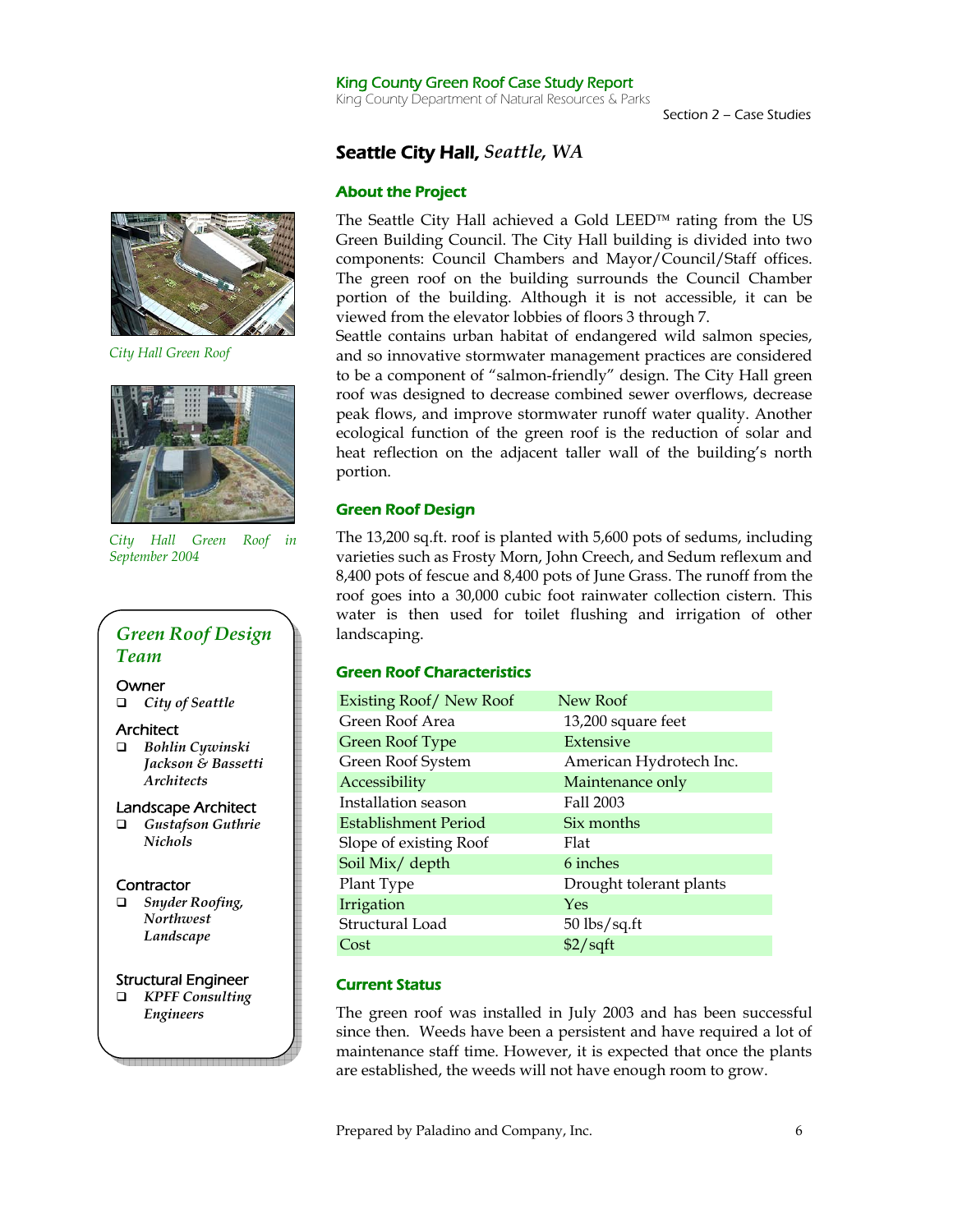King County Department of Natural Resources & Parks

Section 2 – Case Studies

# Green Roof Cross Section & Details



### Membrane Base

*Plant List*

*Festuca* 

*Joe Fescue Koeleria macranthe 'Barkol' / June* 

*Grass* 

 *Sedum reflexum Sedum spectabile 'Frosty Morn' Sedum spurium 'John Creech' Sedum 'Vera Jamieson'* 

*brachyphylla / Pt.* 

Hot fluid–applied rubberized asphalt membrane, layer of spunbounded polyester fabric reinforcing sheet, 60 mm thick uncured neoprene flashing.

### Root barrier/ protection course

A polyethylene sheet, Root Stop WSF40, was rolled out over the assembly as a root barrier. Over the root barrier, STYROFOAM closed cell, extruded polystyrene was applied to provide the required thermal value.

#### Rigid Insulation

Extruded polystyrene rigid foam insulation board, compressive strength of 60 psi max., water absorption by volume 0.1%, R-5 per inch and free of HCFC blowing agents.

### Water Retention/Drainage Panel

Three-dimensional, 100% recycled polyethylene providing water storage, drainage, and aeration for soil substrate with non-woven polymeric geotextile fabric, minimum 0.40 gallons per square foot water containment.

### Filter fabric

Systemfilter SF non-woven, polymeric, geotextile fabric

# Soil mix

The engineered soil mix used for the City Hall garden roof included pumice, sand, compost and nutrients.

Prepared by Paladino and Company, Inc. 7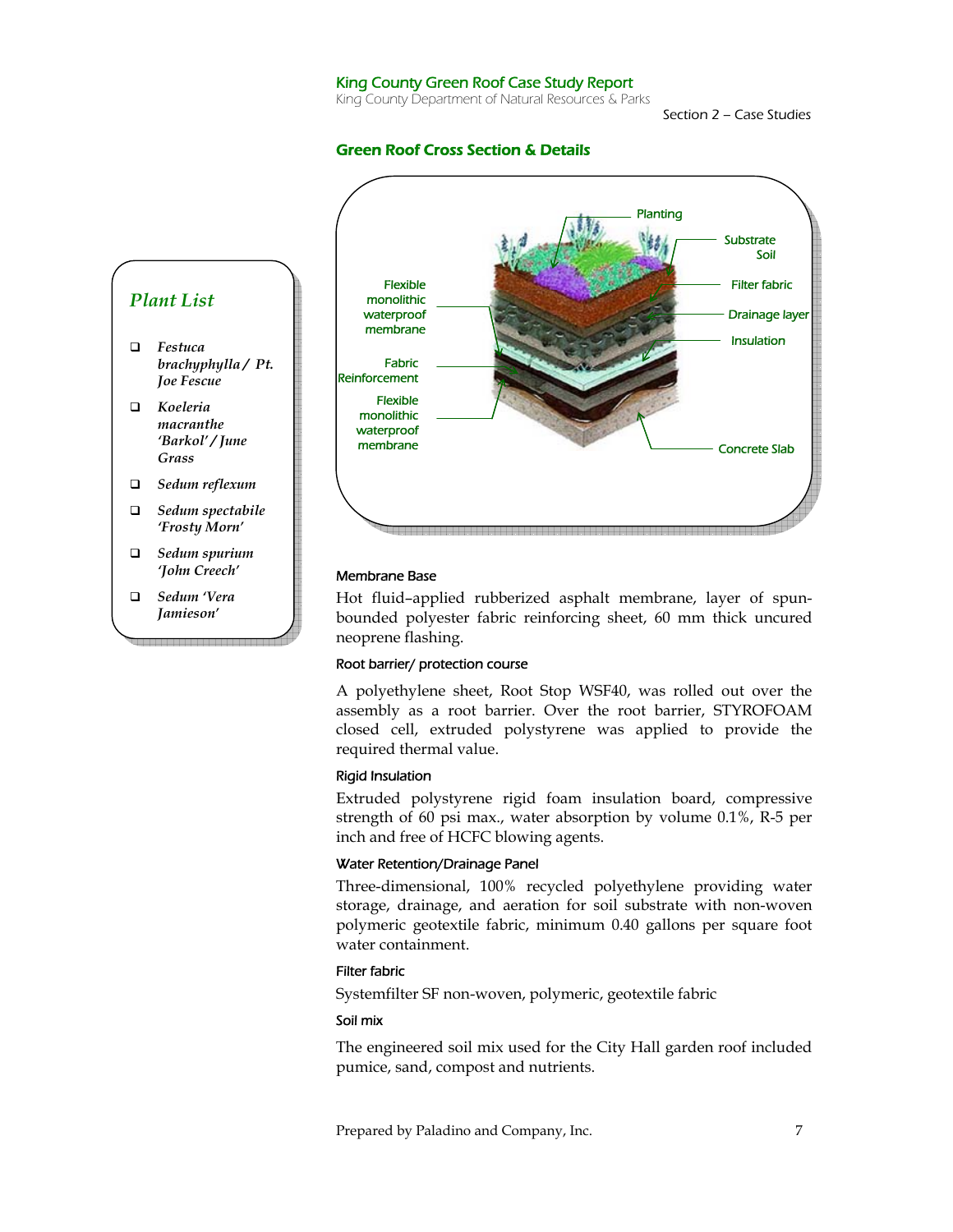King County Department of Natural Resources & Parks

Section 2 – Case Studies

### Irrigation & Maintenance Procedures

The current irrigation schedule is once a week for 45 minutes during summer. The irrigation system designed for the project landscape was not adequate to support the plants during the establishment period. This system was later supplemented with more sprinkler heads for adequate watering of plants.

 The water from the green roof goes into a storage tank and is reused for toilet flushing. Therefore no fertilizers are being used in order to prevent water contamination.

Because of the large amount of weeds growing on the roof, regular maintenance is required. The weeds are wind blown or dropped by birds. Several weeds such as clover leaf, dandelion and black berries are pervasive on the roof. This summer 50 to 60% of the roof was covered with leaf clovers. Clovers can smother other plants causing them to rot and die.

# **Challenges**

- $\Box$  The maintenance staff had to pull out about 70 garbage bags of weeds this summer and spring.
- No operations and maintenance manual exists that describes the maintenance and irrigation requirements for the roof.
- $\Box$  The maintenance staff time varies from 12 to 15 hours a week for the green roof on this project.
- The intent was to irrigate the roof for just the first year. However, certain plant types, such as Blue Fescue, require irrigation in the summers or else they turn brown. These plants spring up again with the rain, however. The building visitors and users complain about the aesthetics of the roof if the roof is brown.
- $\Box$  Access to the roof is through a small room that has a vertical ladder and a hatch on top that opens onto the roof. It is very difficult for the maintenance staff to carry tools and weeds through this access. The gardener had to retrofit a pulley to take things up and down.
- $\Box$  The project was designed to collect rainwater from the roof and reuse it for flushing toilets. However, the water from the conventional roof and the green roof go to a single drain and the water is yellow in color because of the green roof soil. This discolored water resulted in a lot of complaints from the building occupants.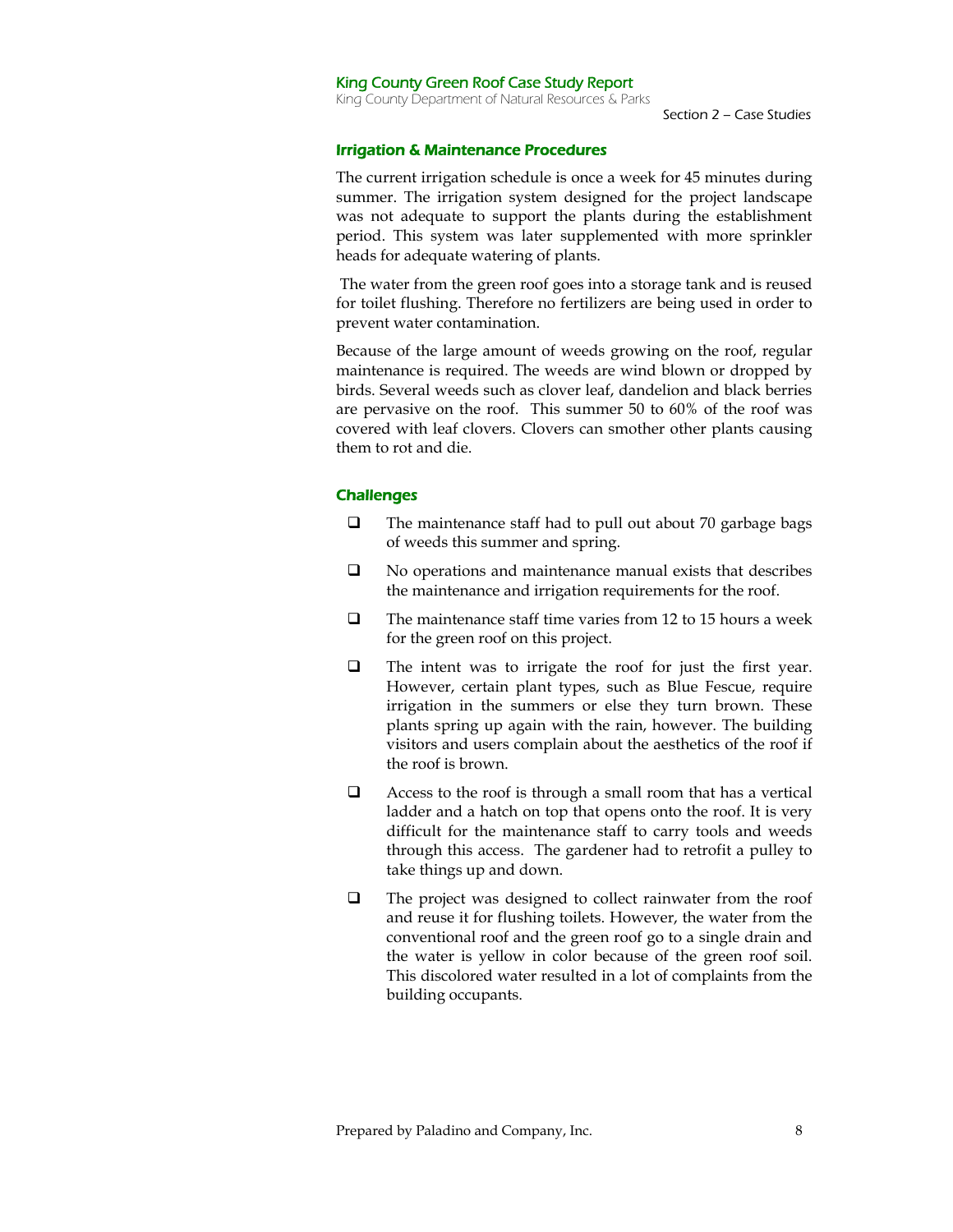King County Department of Natural Resources & Parks

Section 2 – Case Studies



*Green Roof Establishment in June 2002* 



*Green Roof in September 2002* 



*Paladino site visit in Sept' 05* 

# *Green Roof Design Team*

# Project Manager

 *Susan J. Michaud King County Wastewater Treatment Division , Local Public Agency Inspector* 

# Dexter Regulator Station, Seattle, WA

# About the Project

The Dexter Regulator Station is an industrial facility that is part of King County's combined sewer overflow control system. The Wastewater Treatment Division has made significant efforts to educate project managers and support green building in their Division. When they replaced the existing Dexter Regulator Station roof in 2002, they chose a green roof.

# Green Roof Design

The Project Manager at King County implemented a green roof strategy as an environmental strategy and to provide an acceptable view to the residents of the condominiums around the building.

# Green Roof Characteristics

The green roof was constructed and planted in June 2002. The design, specification and construction supervision of the green roof was done by the King County Local Public Agency inspector.

| <b>Existing Roof/ New Roof</b> | <b>Existing Roof</b>          |
|--------------------------------|-------------------------------|
| Green Roof Area                | $128$ sq.ft.                  |
| Green Roof Type                | Extensive                     |
| Green Roof System              | In-Situ, Design Build Project |
| Accessibility                  | Maintenance only              |
| Installation season            | <b>June 2002</b>              |
| <b>Establishment Period</b>    | Six months                    |
| Slope of existing Roof         | Flat Roof                     |
| Soil Mix/ depth                | 5 inches                      |
| Plant Type                     | Sedums, Native Plants         |
| <b>Irrigation System</b>       | Yes, during establishment     |
| Structural Load                | $40$ lbs/sqft                 |

# Current Status

The majority of plant material has died. Weeds are now more prevalent than the original species installed. The roof drain is completely clogged. Ivy from the adjoining structure has spread on the green roof damaging the metal flashing. One small area of plantings seems to be thriving. This area is a thin strip of sedums located near the edge of the parapet and is in shade. No fertilizer is used, but a combination of compost and pumice was included in the soil mixture.

The green roof thrived for a year before the plants died. During the establishment period the roof was regularly hand watered and the weeds were removed.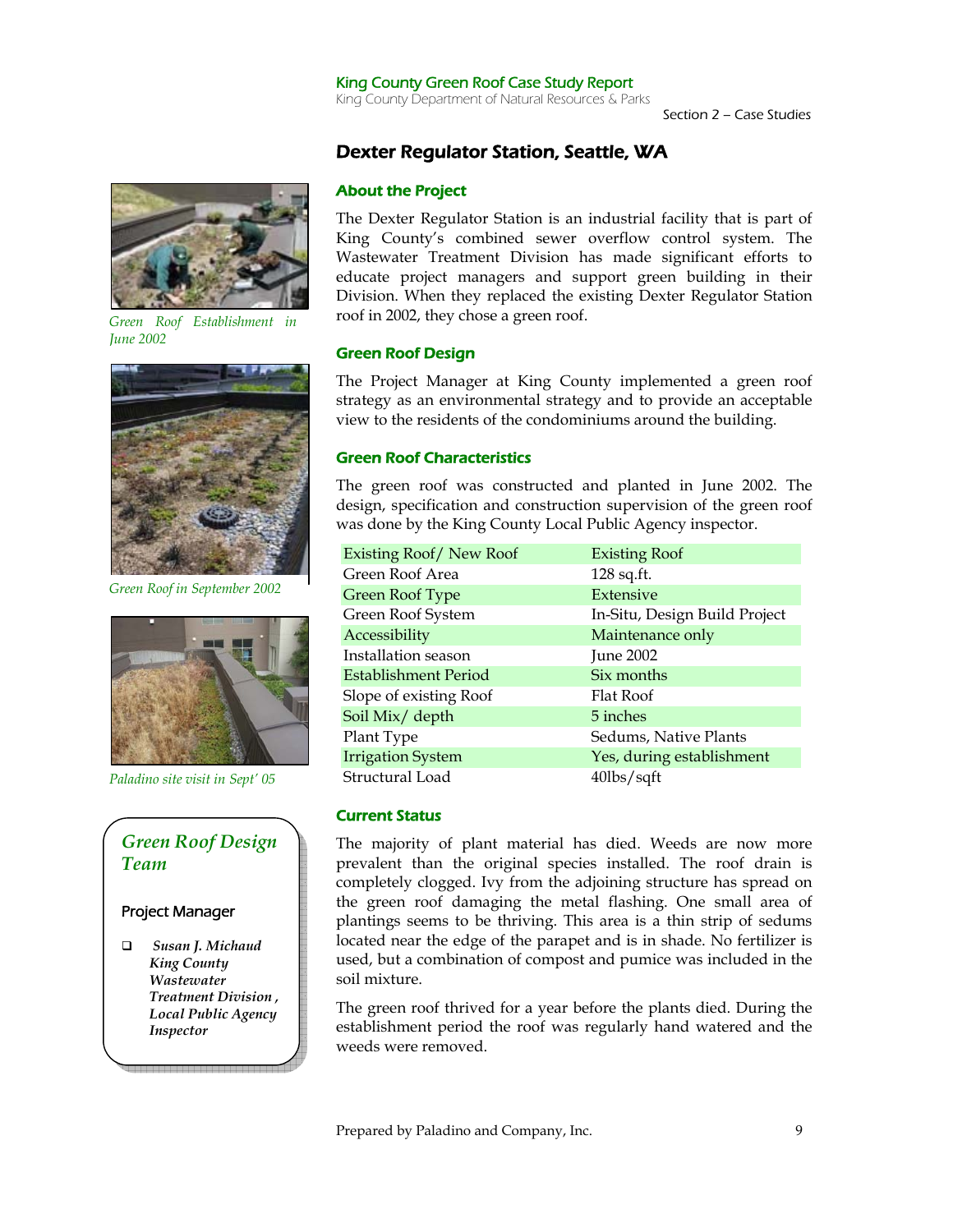King County Department of Natural Resources & Parks

Section 2 – Case Studies

# Green Roof Cross Section & Details

# *Plant List*

- *Sedum –Spurium Carneum – Z 5*
- *Middendorfflenum var. Diffusum/ - Z4*
- *Hispariam var. hisparicum – Z6*
- *Spath.ssp. pruinosum carnea – Z6*
- *Album Laconicum Z4*
- *Sexangulare Z4*
- *Hybridum Immergrunchen Z4*
- *Album Z5*
- *Album France Z4*
- *Rupstre creetum Z1*



### Base Specifications

Base membrane ply: Torch-applied modified bitumen base layer (PIKA Ply GR-4) of 4mm thickness.

Top membrane ply: Torch-applied modified bitumen top layer (PIKA Ply GR/RC -4) inlayed with a non-woven polyester and copper scrim film for root resistance.

### Water Retention & Drainage

Factory-adhered non-woven polyester fleece containing hydro gel crystals and adhered to the top membrane ply. The fleece is adhered to the membrane in a manner that forms a grid. Within each grid square lie hydro gel crystals. As the hydro-gel crystals expand, drainage channels form between the spaces.

### Soil Mix/ Soil Depth

Soil depth of 5" with the weight of saturated, moderately compacted soil not more than 40 psf; the soil mixture consists of 30% Sandy Loam, 15% Compost – yard Debris, 20% Perlite – Coarse, 205 Pumice- Screened, 15% coir.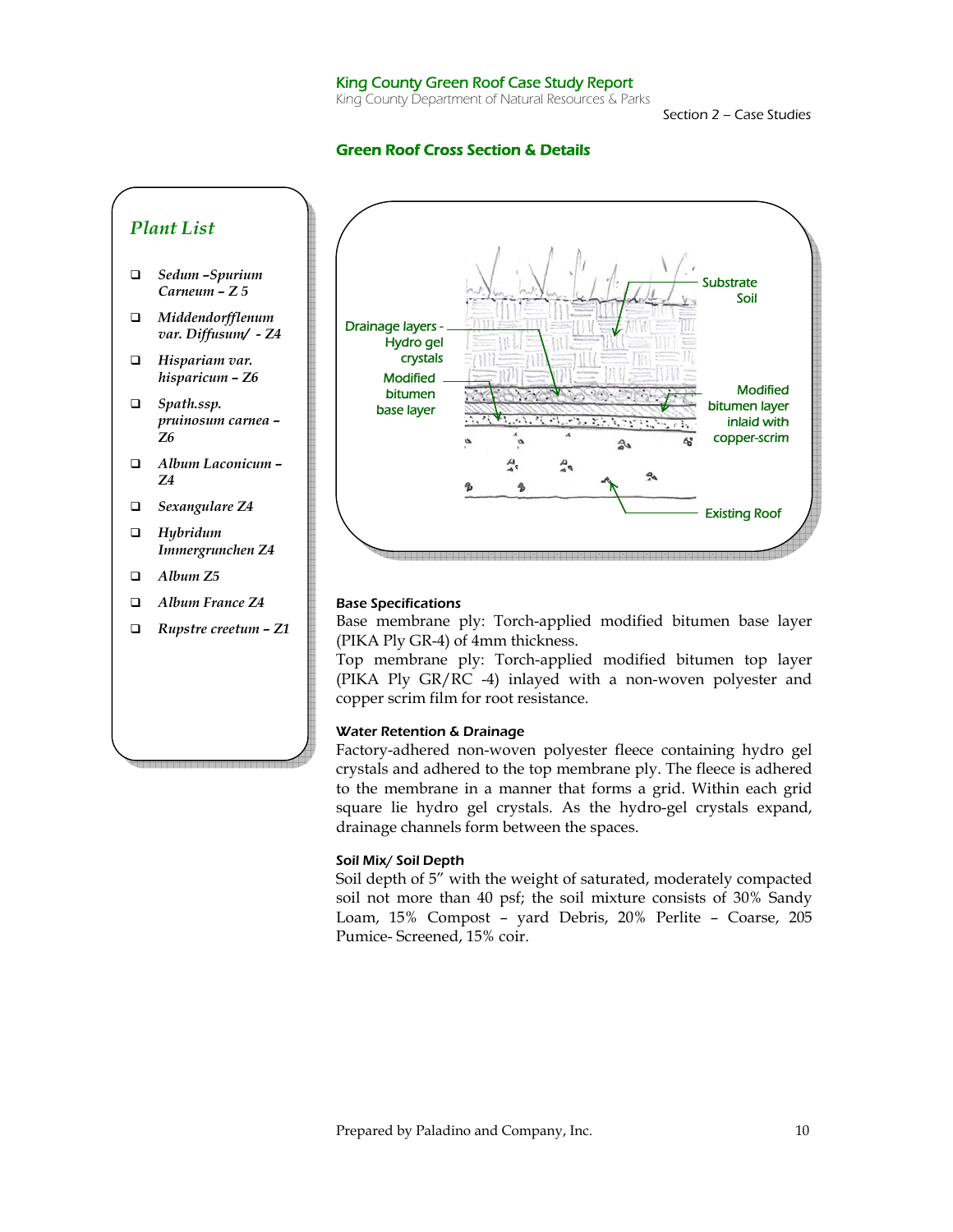King County Department of Natural Resources & Parks

Section 2 – Case Studies

# Irrigation & Maintenance Procedures

The roof was irrigated only during establishment by means of a water hose; no irrigation was provided after establishment.

# **Challenges**

 $\Box$  Initially the project had staff available to perform regular maintenance procedures such as removing weeds and watering plants during the dry season. However, later no maintenance staff personnel were assigned the responsibility of regular maintenance required by green roofs. This resulted in the roof being unsuccessful.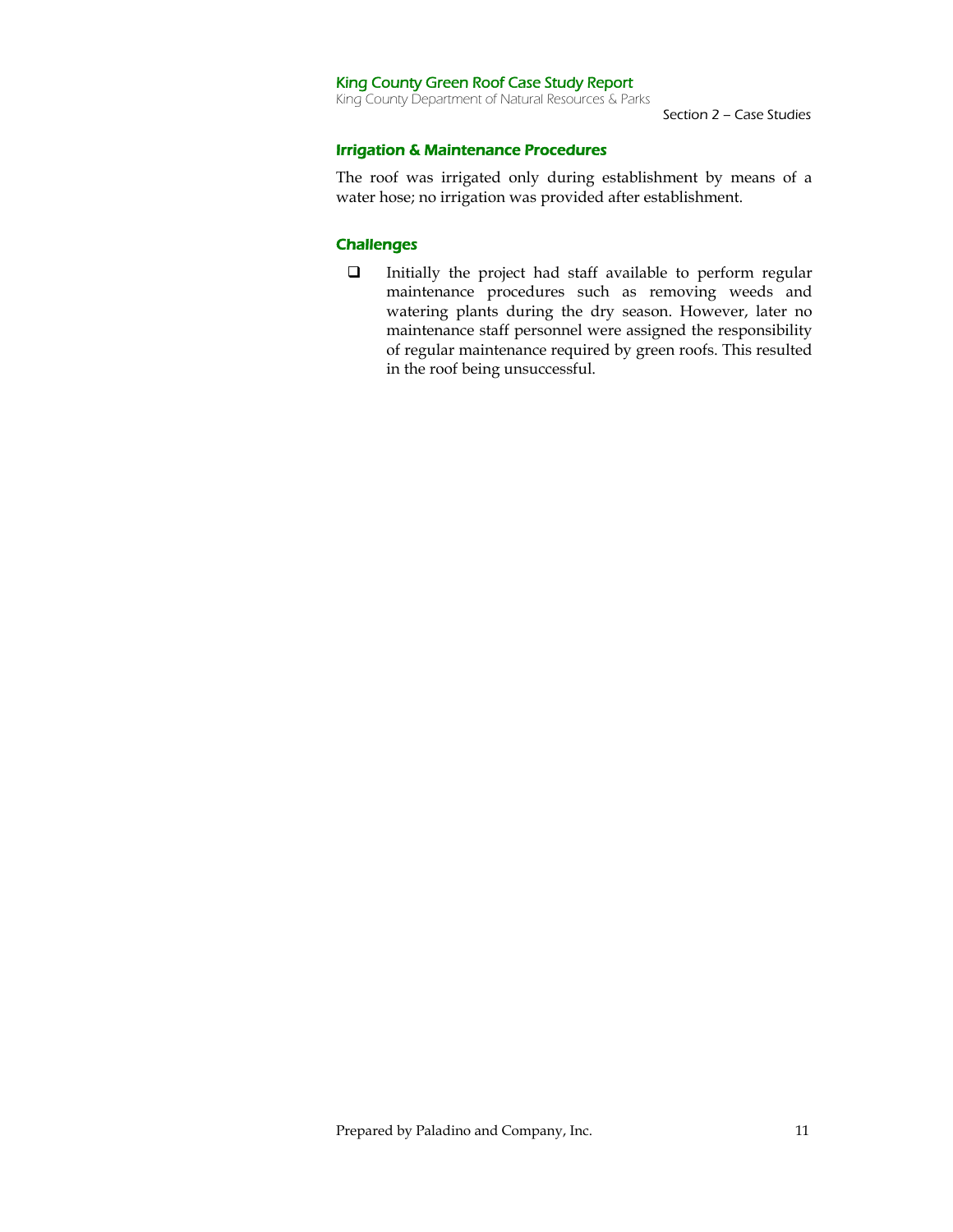King County Department of Natural Resources & Parks

Section 2 – Case Studies



*Green Roof at Henderson Pump Station*



*Paladino Site Visit in September 2005* 



*3" compacted depth of fine grade bark mulch*

*Green Roof Design Team*

**Architect** 

 *Streeter & Associates* 

Landscape Architect

 *SvR Design Company* 

# Henderson Station, *Seattle, WA*

# About the Project

The King County Henderson Pump Station is located on the southwest corner of Seward Park Avenue South and South Henderson Street. In early 2002, a two-year construction effort was initiated to expand the pump station. Expansion, which occurred primarily underground, doubled the capacity of the original structure that was built in 1974. Several sustainable design strategies such as a green roof, recycling, pervious paving and recycled materials were incorporated as a part of the project.

# Green Roof Design

The design intent of the green roof was to reduce runoff, and create an aesthetically pleasing roof that ties in with vegetation on the hillside. This project is one of the few projects in the region that have an intensive green roof. Plantings include small trees and shrubs. The Vine Maples will grow up to a 12' height. Most of the shrubs will be 5' high and some will be up to 3' high.

### Green Roof Characteristics

The green roof was constructed and planted in August, 2005.

| <b>Existing Roof/ New Roof</b> | New Roof                      |
|--------------------------------|-------------------------------|
| Green Roof Area                | 1500 sq.ft.                   |
| Green Roof Type                | Intensive                     |
| Green Roof System              | In-Situ, Design Build Project |
| Accessibility                  | Accessible                    |
| Installation season            | August 05                     |
| Establishment Period           | <b>Cngoing</b>                |
| Slope of existing Roof         | Flat Roof                     |
| Soil Mix/ depth                | 24 inches                     |
| Plant Type                     | Shrubs                        |
| <b>Irrigation System</b>       | Yes                           |

### Current Status

The green roof is in the establishment phase. A permanent irrigation system is in place for watering the plants. The plants seem to be growing well. The landscape architect was not involved with the membrane selection and they elected to perform a 48-hour roof ponding test was done to confirm the absence of any leaks.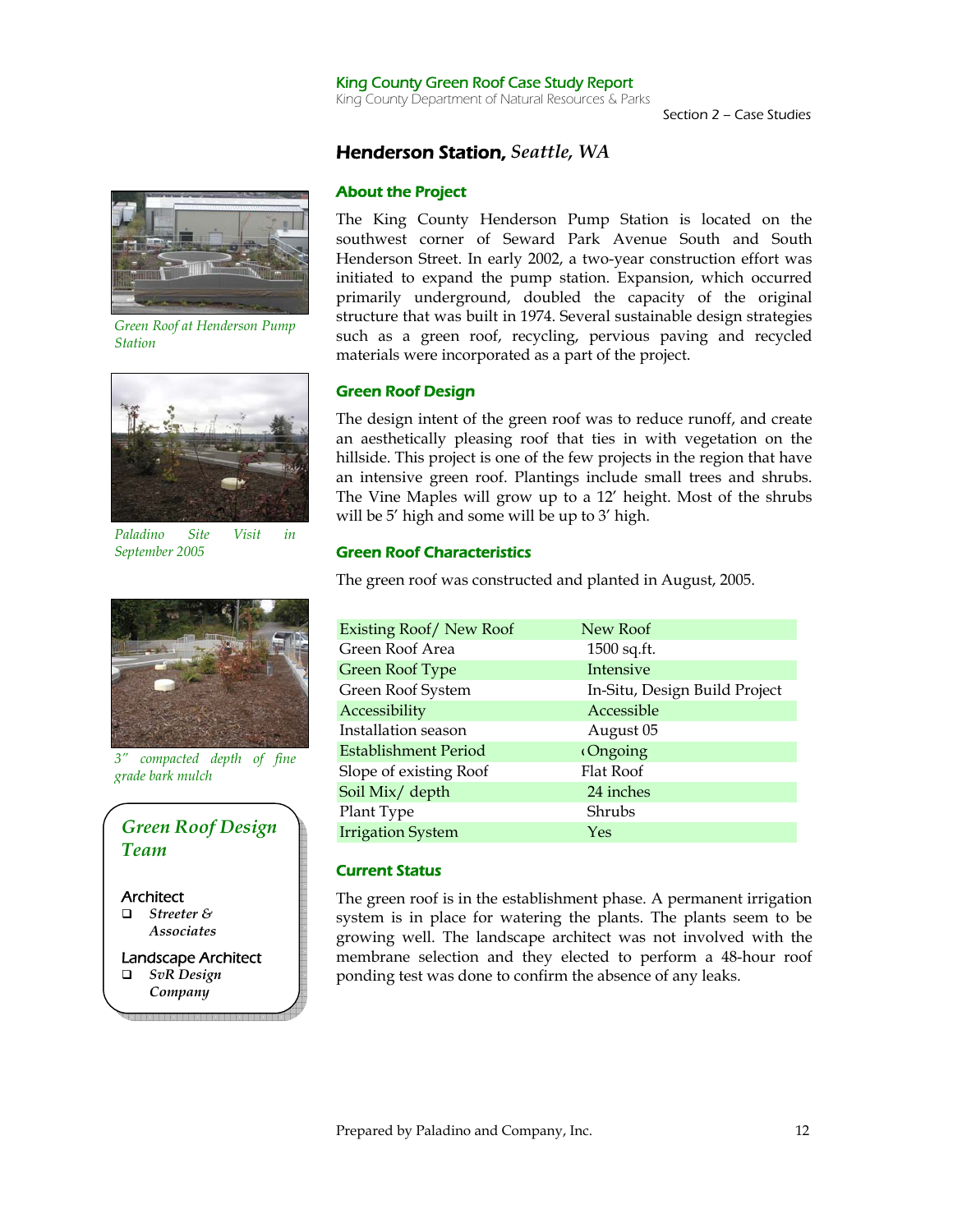King County Department of Natural Resources & Parks

Section 2 – Case Studies

# Green Roof Cross Section & Details

# *Plant List*

- *Pyrus calleryana redspire/ redspire pear – Zone 5 to 8*
- *Acer circinatum/ vine maple – Zone 6a to 9b*
- *Pseudotsuga menziesii/ Douglas fir – Zone 4 to 6*
- *Thuja plicata/ western red cedar – Zone 5 to 9*
- *Cornus stolonfera/ red-osier dogwood – Zone 2 to 7*
- *Cotoneaster microphyllus/ rockspray cotoneaster –Zone 6 to 8*
- *Polystichum munitum/ sword fern – Zone 3*
- *Ribes sanguineum/ red flowering currant – Zone 5 to 8*
- *Mahonia aquifolium/ Oregon grape – Zone 4 to 8*
- *Vaccinium ovatum/ evergreen huckleberry – Zone 7 to 9*
- *Arctostaphylos uvaursi/ kinnikinnick – Zone 2b*
- *Gaultheria shallon/ salal – Zone 6 to 8*



# Base Specifications

Water proof membrane: 328 mils, two layer torch-applied modified bitumen assembly.

Torch-applied modified bitumen base layer: 160mil, Eco-base-4, APAO modified bitumen sheet, W.P. Hickman Systems Inc.

Torch-applied modified bitumen top layer: EcoPly C-4, APAO root resistant modified bitumen sheet, inlaid with a non-woven polyester and copper film, W.P. Hickman Systems Inc., Solon, OH.

### Water Retention & Drainage

Prefabricated drainage panels designed to retain soil while allowing water to collect and pass through its core.

### Rigid Insulation

Extruded polystyrene board

#### Protection Board

½ inch asphalt-impregnated Celotex Insulation board.

### Soil Mix/ Soil Depth

Specified by Garland Inc. (proprietary information)

### Irrigation and Maintenance Procedures

A permanent irrigation system is in place for this roof. The roof will be irrigated in July, August and the first half of September for 12 minutes a day, 5 days a week.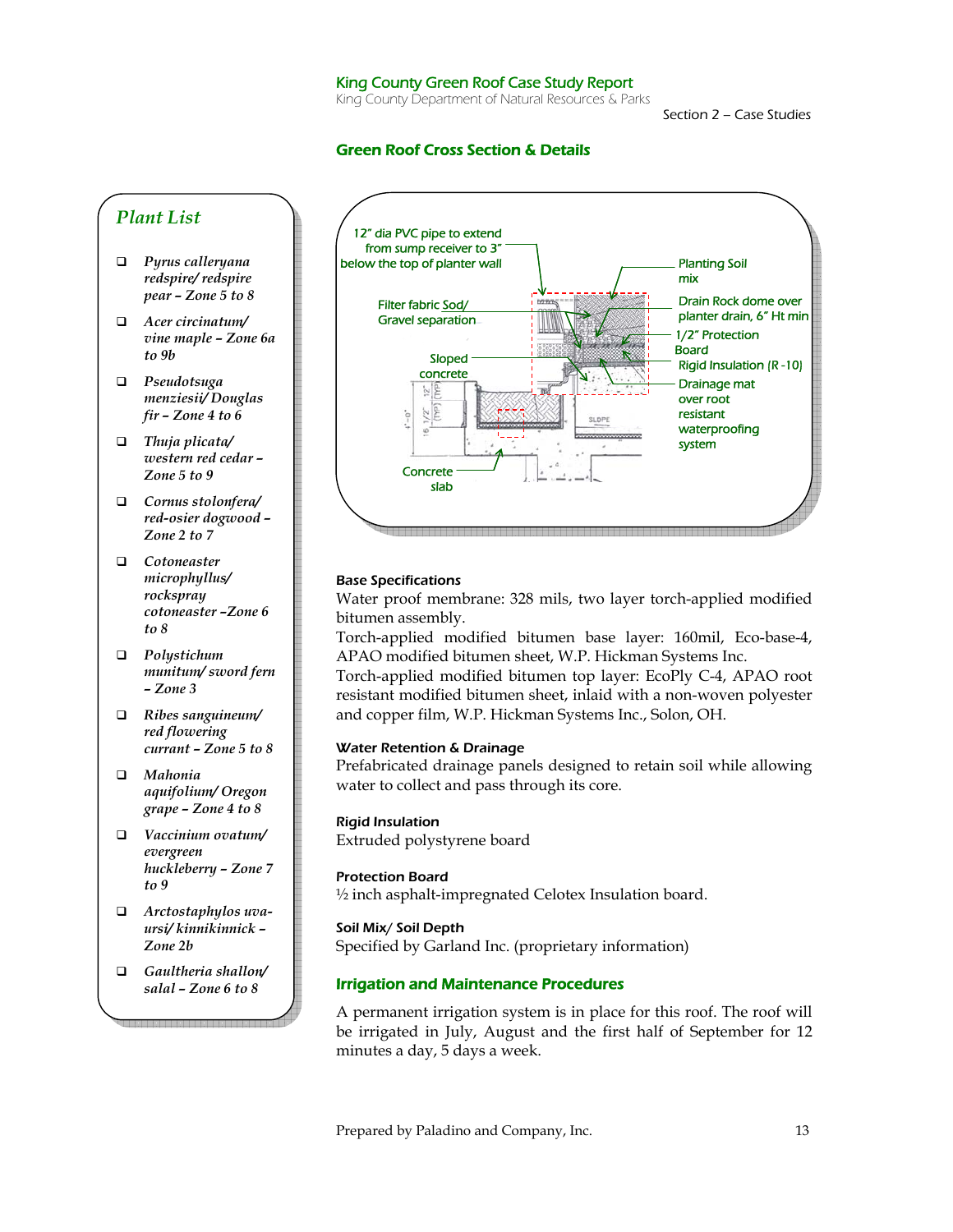King County Department of Natural Resources & Parks

Section 2 – Case Studies

# **Challenges**

 One eighth of the plants died during the establishment period. The majority of these plants was Evergreen huckleberry and had to be replaced by the contractor. The reasons for the plants not working well was not determined by the design team.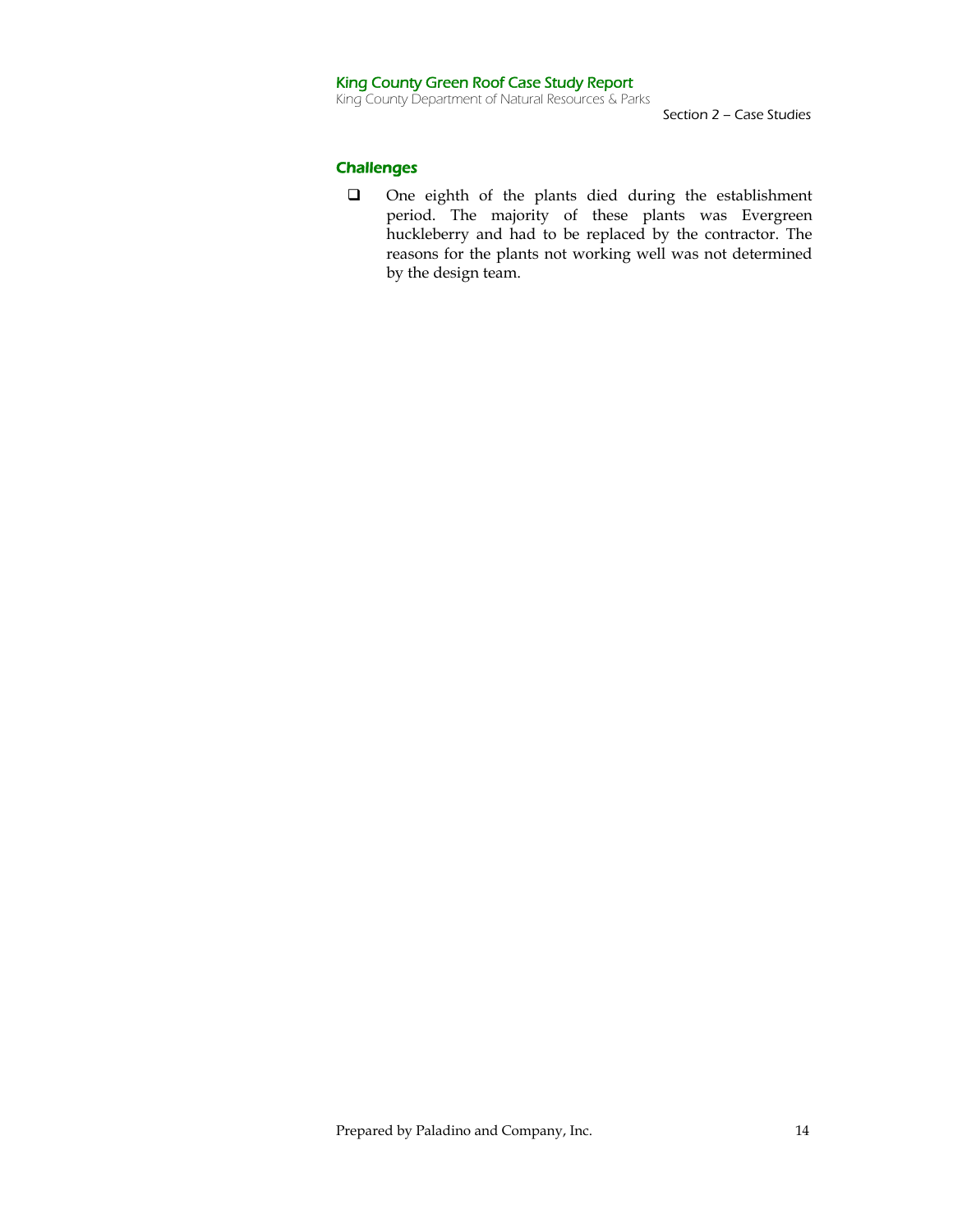King County Department of Natural Resources & Parks

Section 2 – Case Studies



*Justice Center Green Roof* 

# *Green Roof Design Team*

**Owner** *City of Seattle* 

**Architect** *NBBJ Architects* 

# Landscape Architect

- *SvR Design Company*
- General Contractor
- *Hoffman Construction*

# Roofing Contractor

 *Synder Roofing, Krueger Sheet Metal and Roofing* 

# Structural Engineer

 *Magnusson Klemencic Engineer* 

### Green Roof **Consultant**

 *SvR Design Company* 

# Plant Supplier

 *Northwest Landscaping* 

# Justice Center, *Seattle, WA*

# About the Project

The Seattle Justice Center achieved a Silver LEED™ rating from the U.S. Green Building Council. The Seattle Justice Center has two major components: the Police Headquarters, and the Municipal Courts. The green roof is located on the top floor of the Municipal Courts portion of the building, adjacent to the Jury waiting rooms. This accessible roof garden provides a welcome respite for citizens serving jury duty, and includes a partially covered roof deck. The runoff overflow from the Justice Center green roof is collected in the stormwater retention system. This system has been oversized to perform both stormwater management and to store water for irrigation of landscaping in the plaza on the entry level of the building.

# Green Roof Design

The landscape concept for the Justice Center green roof complements the water-themed design concept incorporated into the new threeblock downtown civic campus plaza. The landscape design for the Justice Center garden roof is naturalistic, with varying textures in the groundcover and accents of sheep fescue.

# Green Roof Characteristics

| <b>Existing Roof/ New Roof</b> | New Roof                |
|--------------------------------|-------------------------|
| Green Roof Area                | 7,300 square feet       |
| <b>Green Roof Type</b>         | Extensive               |
| Green Roof System              | American Hydrotech Inc. |
| Accessibility                  | <b>Visitors</b>         |
| Installation season            | Jul-04                  |
| Establishment Period           | One Year                |
| Green Roof Slope               | Flat                    |
| Soil Mix/ depth                | 6 inches                |
| Plant Type                     | mostly native plants    |
| Irrigation                     | Yes, establishment only |
| Structural Load                | 50 lbs/sq.ft, saturated |
| Cost                           | \$19.25 per sq.ft.      |
|                                |                         |

# Current Status

The green roof was installed in mid-summer 2004. The roof is green and the plants are thriving. About one third of the plants had to be replaced in the establishment period. The initial design intent was to irrigate the plants during the establishment period only. However, the system was retrofitted later for ongoing summer irrigation.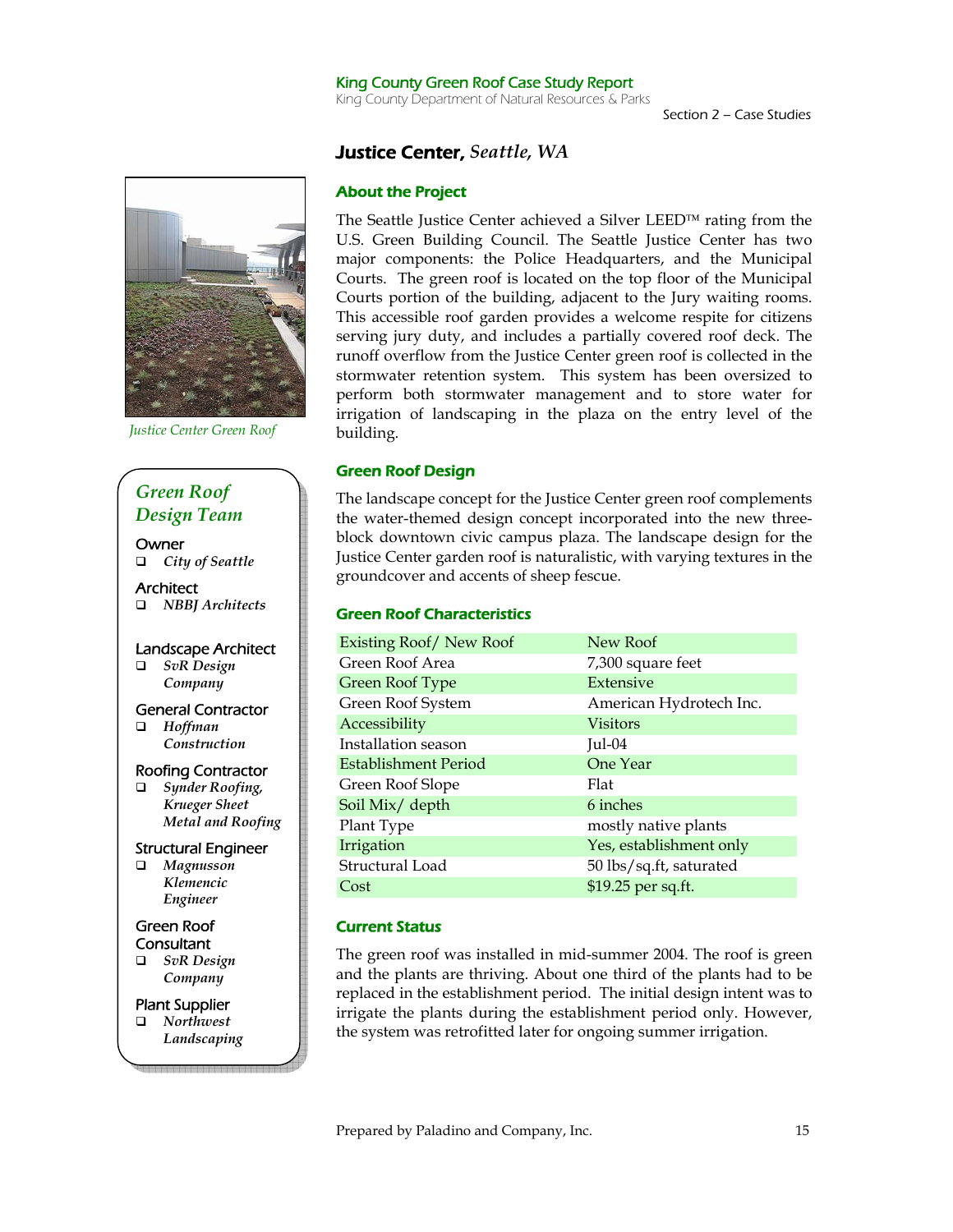King County Department of Natural Resources & Parks

Section 2 – Case Studies

# *Plants*

- *Ajuga reptans 'Purpurea' / Carpet Bugle*
- *Cotoneaster dammeri / Bearberry Cotoneaster*
- *Potentilla Verna 'Nana' / Potentilla*
- *Arctostaphylos uva-ursi 'Pt. Reyes' / Pt. Reyes Creeper*
- *Waldsteinia fragarioides / Barren Strawberry*
- *Festuca ovina 'Glauca' / Sheep Fescue*
- *Thymus pseudolanuginosu s / Woolly Thyme*
- *Thymus praecox 'Articus' / Creeping Thyme*
- *Sedum album / Stonecrop*
- *Delosperma nubigenus / Ice Plant*
- *Hebe "Quicksilver' / Quicksilver Hebe*
- *Sedum lydium / Stonecrop*
- *Thymus citriodorus / Lemon Thyme*

# Green Roof Cross Section & Details



### Base Specifications

Water proof membrane: 328 mils, two layer torch-applied modified bitumen assembly.

Torch-applied modified bitumen base layer: 160mil, Eco-base-4, APAO modified bitumen sheet, W.P. Hickman Systems Inc.

Torch-applied modified bitumen top layer: EcoPly C-4, APAO root resistant modified bitumen sheet, inlaid with a non-woven polyester and copper film, W.P. Hickman Systems Inc., Solon, OH.

### Soil Mix/ Soil Depth

Custom mixture of nitrolized pine bark, sand, pumice, nutrients and peat

### Water Retention / Drainage

Floradrain 40, lightweight panels made of 100% recycled polyethylene molded into specially designed retention cups and drainage channels

### Filter Fabric

A geotextile filter sheet, Systemfilter SF, was unrolled over the entire drainage/water storage/aeration layer. The filter sheet, made of non-woven polypropylene fibers, helps prevent the loss of soil, mulch and plant debris while allowing for the flow of moisture.

#### Plants & Nutrients

Many of the plants used for the Justice Center roof are native to the area, such as Point Reyes Creeper and Barren Strawberry. Fertilizer use was specified only during installation.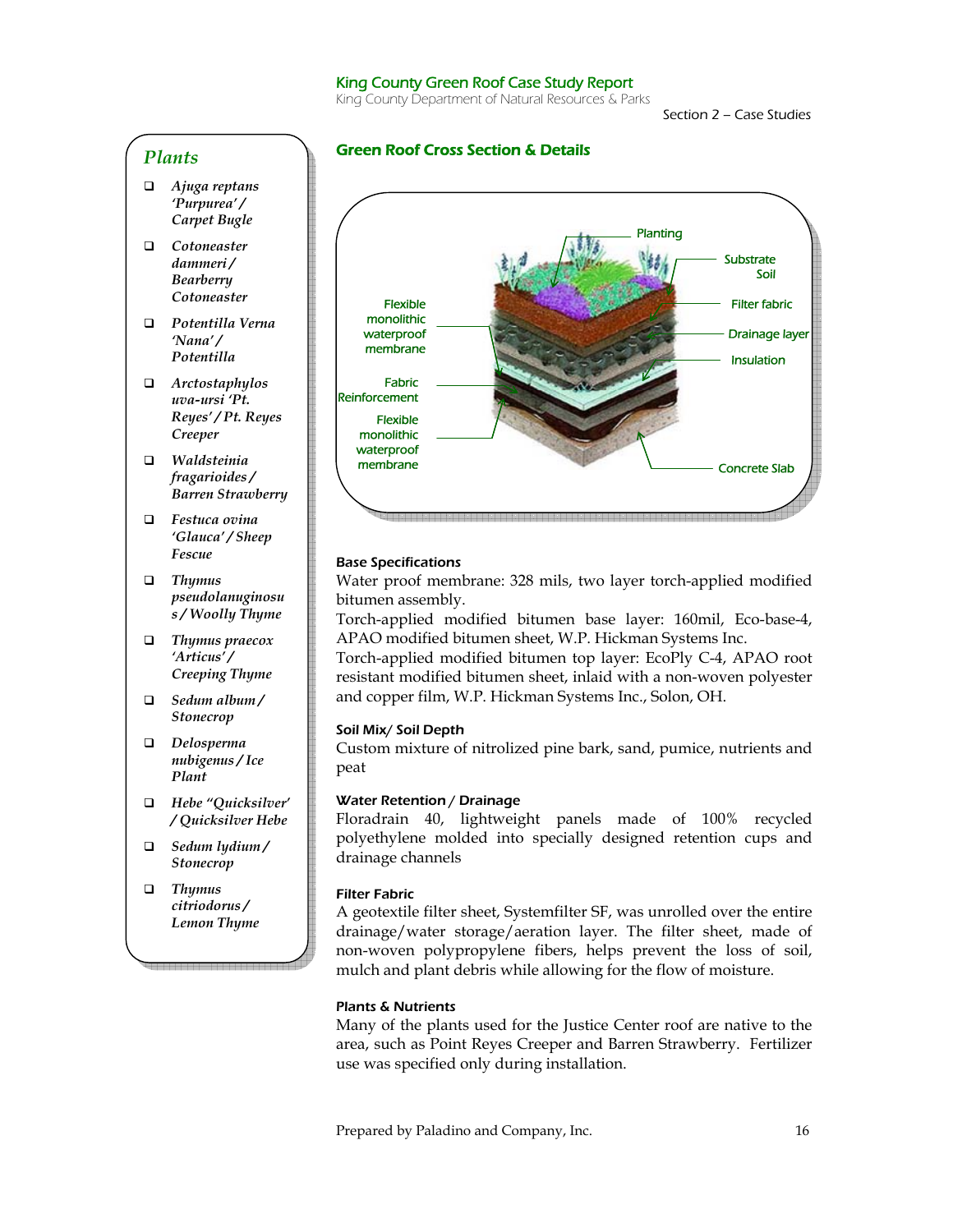King County Department of Natural Resources & Parks

Section 2 – Case Studies

### Irrigation & Maintenance Procedures

Currently the irrigation schedule is two times a week for 20 to 30 minutes during summer. No fertilizers are being used now. Weeds are a problem but as the plants become more established the weeds have fewer places for growing. According to the maintenance staff this roof appears to have fewer weeds than usual. It may be that the elevation of the roof and location of adjacent buildings minimizes weed dispersal by the birds and winds. Some of the staff maintenance time required for this roof goes to pulling weeds.

# **Challenges**

- $\Box$  The plants were scheduled to be planted in May 2002 initially. However, there were delays in the construction schedule and the roof was installed in September. The plants were off-site during this time and the delay made them root bound. After these root bound plants are planted on the Justice Center roof, it was easy for the birds to pull out the plants because their roots were not spread out when they were installed.
- $\Box$  The soil mix contained bark. Bark should usually be used only as mulch and not mixed into the soil because the bark breaks down with time and uses up the nitrogen in the soil, competing with plant roots for existing nutrients. To correct this problem 2 to 3 inches (15 cubic yards) of compost was added on top of the soil to enrich it.
- $\Box$  Inadequate irrigation and soil mix composition resulted in replanting of about one third of the 5,000 to 6,000 existing plants on the roof.
- The original design intent was to have no permanent irrigation system and to have a temporary system of hose bibs that would irrigate from the bottom. However, the summer after the roof was installed was very dry and plants needed to be watered. Several plants did not survive and therefore the hose bibs were retrofitted in shallow trenches to allow automatic irrigation. Later a pop-up irrigation system that operates on a timer was installed.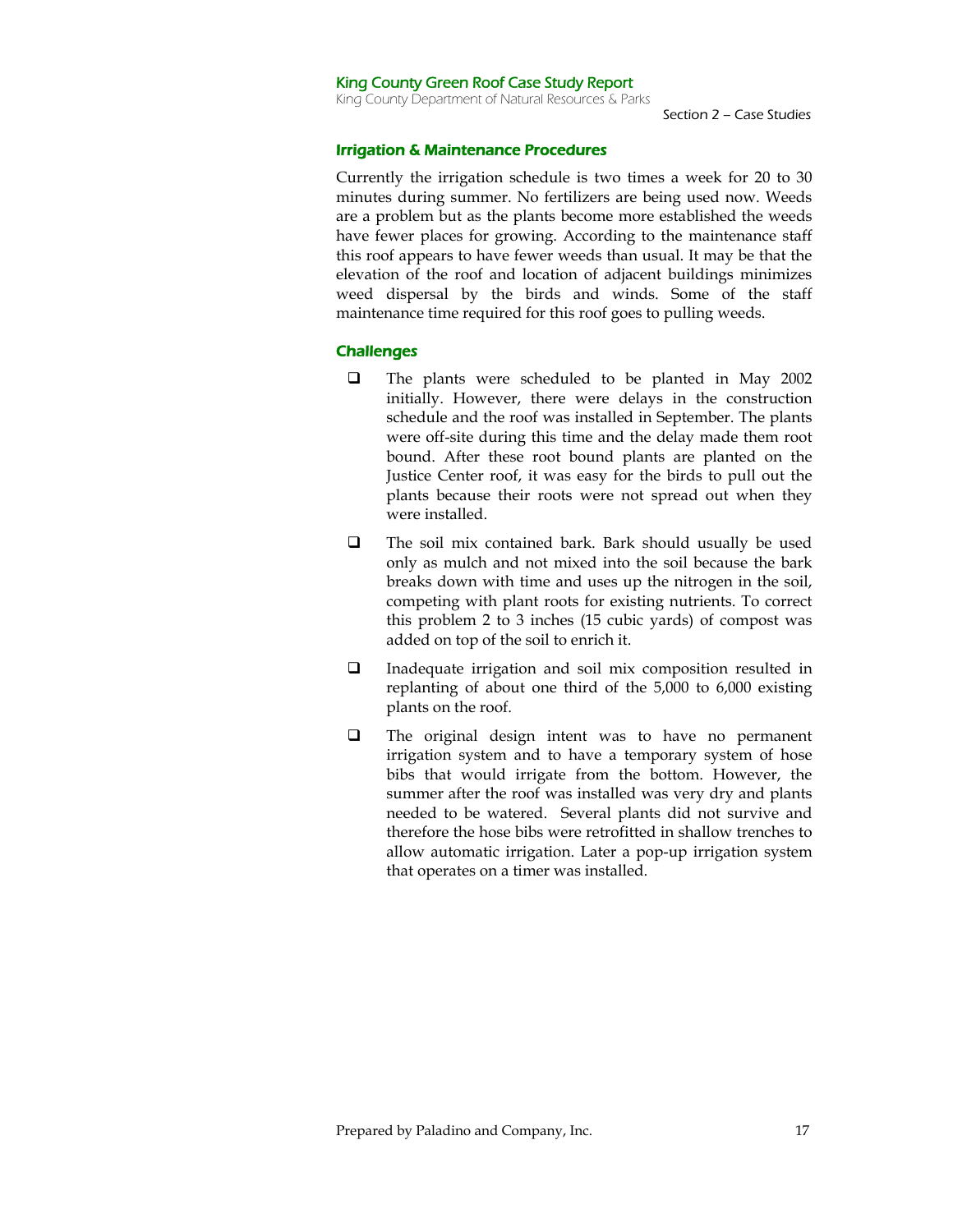King County Department of Natural Resources & Parks

Section 2 – Case Studies



*King County International Airport*



*Paladino site visit in June 05* 



*Soil depth less than an inch* 

*Green Roof Design Team*

**Architect** *SERA Architects Inc.* 

### Landscape Architect

 *Northwest Landscape Co.* 

**Contractor** 

 *Berschauer Phillips Construction Company* 

# King County International Airport, *Seattle, WA*

### About the Project

The historic Main Passenger Terminal Building at King County International Airport reopened after restoration in July 2003. Renovation of the 1930 brick structure included restoring the historic art deco building, meeting new security standards; complying with the Americans with Disabilities Act (ADA), completing a seismic retrofit, installing a state-of-the-art fire alarm system, and increasing energy efficiency with new mechanical, electrical and lighting systems. A unique feature of the renovation is the new green roof atop the existing terminal building.

# Green Roof Design

During renovation of the Main Terminal Building at the King County Airport in 2003 a green roof was installed above the existing roof structure as one of the sustainability measures for the building. It was projected that the green roof would provide multiple benefits: extend the life of the roofing membrane, reduce stormwater runoff, increase insulation, reduce sound transmission and reduce the heat island effect (heat absorption and re-radiation).

### Green Roof Characteristics

| Existing Roof/New Roof      | <b>Existing Roof</b> |
|-----------------------------|----------------------|
| Green Roof Area             | 8,000 sqft.          |
| Green Roof Type             | Extensive            |
| Green Roof System           | In-Situ              |
| Accessibility               | Maintenance only     |
| Installation season         | September            |
| <b>Establishment Period</b> | Six months           |
| Slope of existing Roof      | Flat Roof            |
| <b>Green Roof Slope</b>     | $1/4$ " per foot     |
| Soil Mix/ depth             | 1.5 inches           |
| Plant Type                  | Rye grass/Lawn       |
| <b>Irrigation System</b>    | No                   |
|                             |                      |

# Current Status

The green roof was a design-build project planted in September, 2003. Most of the green roof plantings have died; some weeds are alive in patches; some areas show limited growth. One small area of plantings seems to be thriving. This area is a thin strip of grasses located underneath an existing HVAC pipe (2" diameter) that apparently is dripping condensation onto the ground and supporting the plant growth.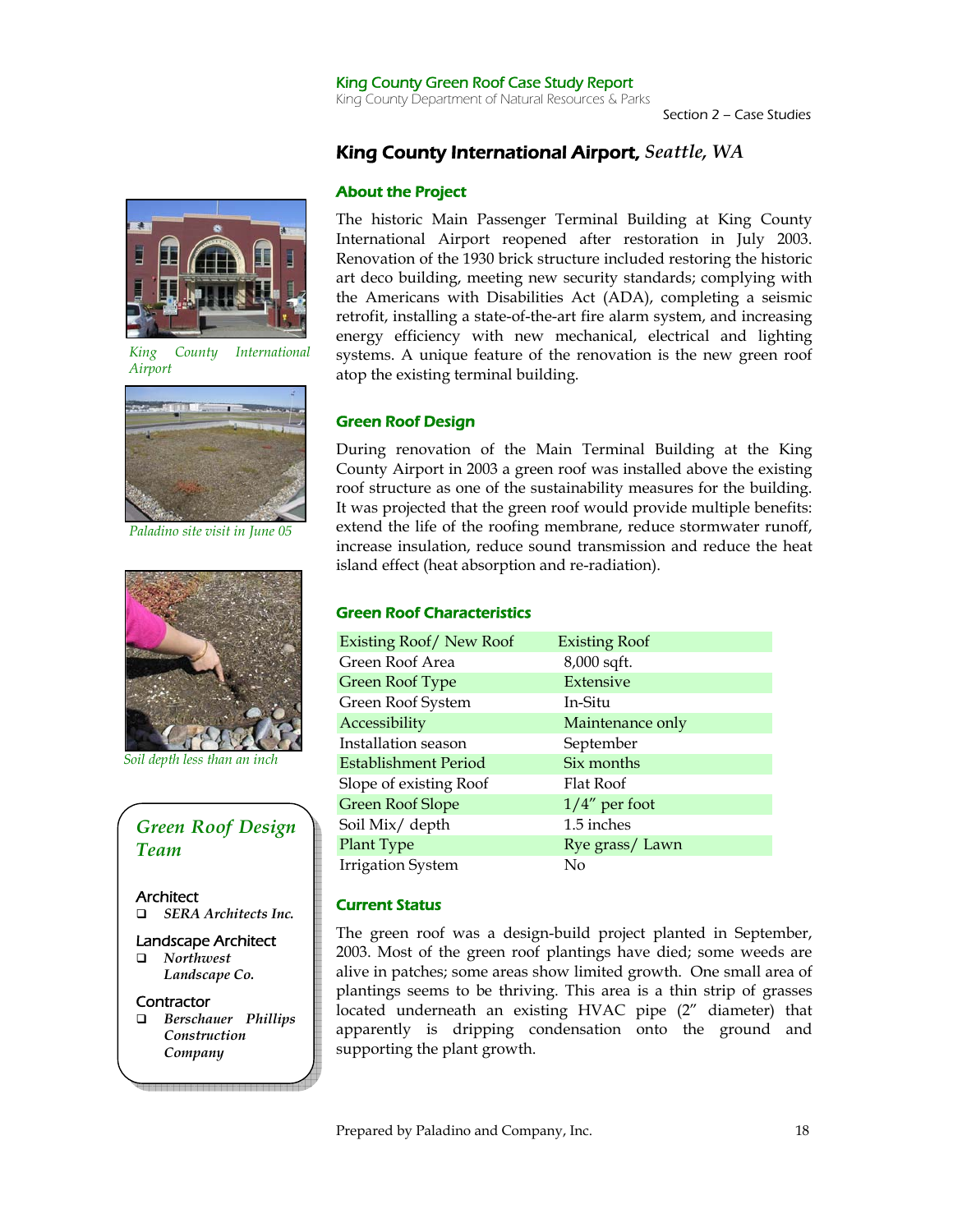King County Department of Natural Resources & Parks

Section 2 – Case Studies



*Green Roof covered with weeds and moss* 

# *Plants*

 *Low-Grow Barclay: Lawn* 

The plant failure happened several months after the roof was installed. The plants died in circular patches that grew larger until all plantings died. Currently, no remediation measures are being implemented and the majority of plants are dead.

# Green Roof Cross Section & Details



### Base Specifications

Membrane base ply: Ecobase-4, APAO modified bitumen sheet (160 mils)

Membrane top ply: Ecoply RC-4, root-resistant, APAP modified bitumen sheet with moisture retaining gel pack.

#### Soil Mix/ Soil Depth

Pacific Topsoils, 3-way Topsoil composition: 60% Loam Soil, 20-30% Composted Mulch, 10-15% peat. Soil depth was limited to 2" to keep deadweight on roof within the specified 12 lbs/ sq.ft.

#### Drainage

1.5" drain rock around (not under) the green roof areas.

### Plants & Nutrients

70% Barclay perennial Ryegrass, 20% Illahee Red Fescue, 10% Hard Fescue

#### **Fertilizers**

The fertilizer package: limestone flour, dolomite lime, ferrous sulfate, potassium nitrate, boron, copper, iron, molybdenum, zinc.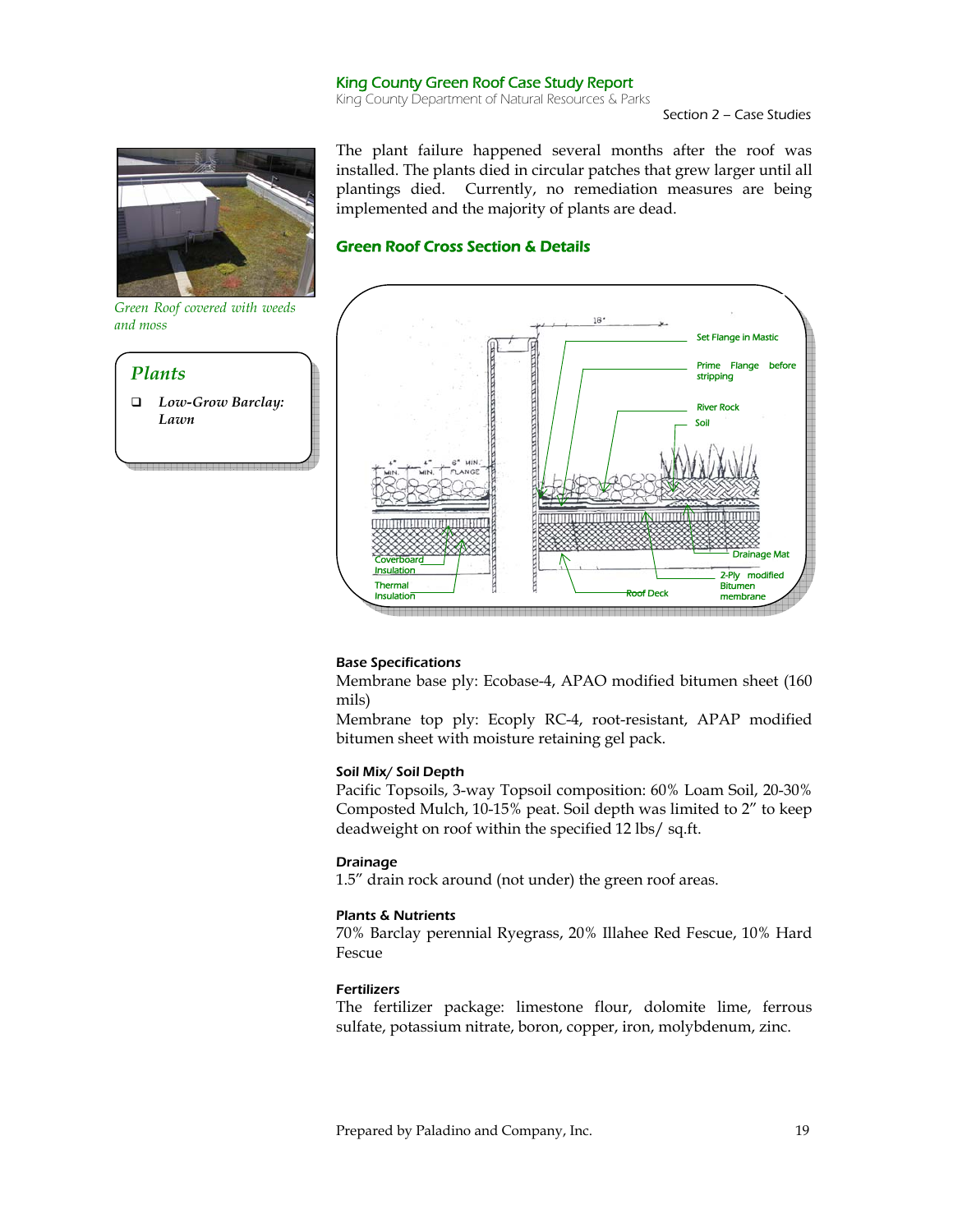King County Department of Natural Resources & Parks

Section 2 – Case Studies

# Irrigation & Maintenance Procedures

Plants were manually watered every day during warm weather. The initial intent was that no irrigation would be required after the establishment period. However, the plants selected required regular watering. Mowing was required when the green roof was thriving. The grass has died and the roof is covered with weeds and moss and is not being maintained.

# **Challenges**

Many conditions at the King County Airport combined to make this a challenging green roof installation.

- $\Box$  It was an existing building with a minimal roof slope that could accommodate relatively low additional weight for the soil substrate and plantings (12 lb/sq.ft. combined).
- □ The inspection on May 25, 2005, indicated a settled depth of 1-1.5". The existing 1-1.5" of soil is minimal for supporting plant growth while providing good drainage and not drying out during summer months. Many installers recommend a minimum of 2" settled depth.
- □ The FAA was required to approve the planting mix because of concerns about attracting birds adjacent to the airstrip. This left the design team with limited options. The plants chosen from the approved list required regular watering and were not compatible with the soil mix specified. The approved list included low water use plants. However, it was a public project with a limited budget and the plant selection was driven by this.
- □ When the green roof failed several lab tests were done and the test reports recommended:
	- o Avoid excess nitrogen and water
	- o Provide adequate drainage or use soil mix containing 50-60% sand.
	- o Increase oxygen levels in the root zone by coring and closely monitoring irrigation
	- o Conduct a nutrient analysis of soil to identify correct fertilizer
	- o Treat the area with disease by applying fungicides OR Remove soil and replace with soils that have been certified free of these pathogens And/Or
	- o Replace plants with plantings that are not susceptible to the se pathogens (e.g. Sedums)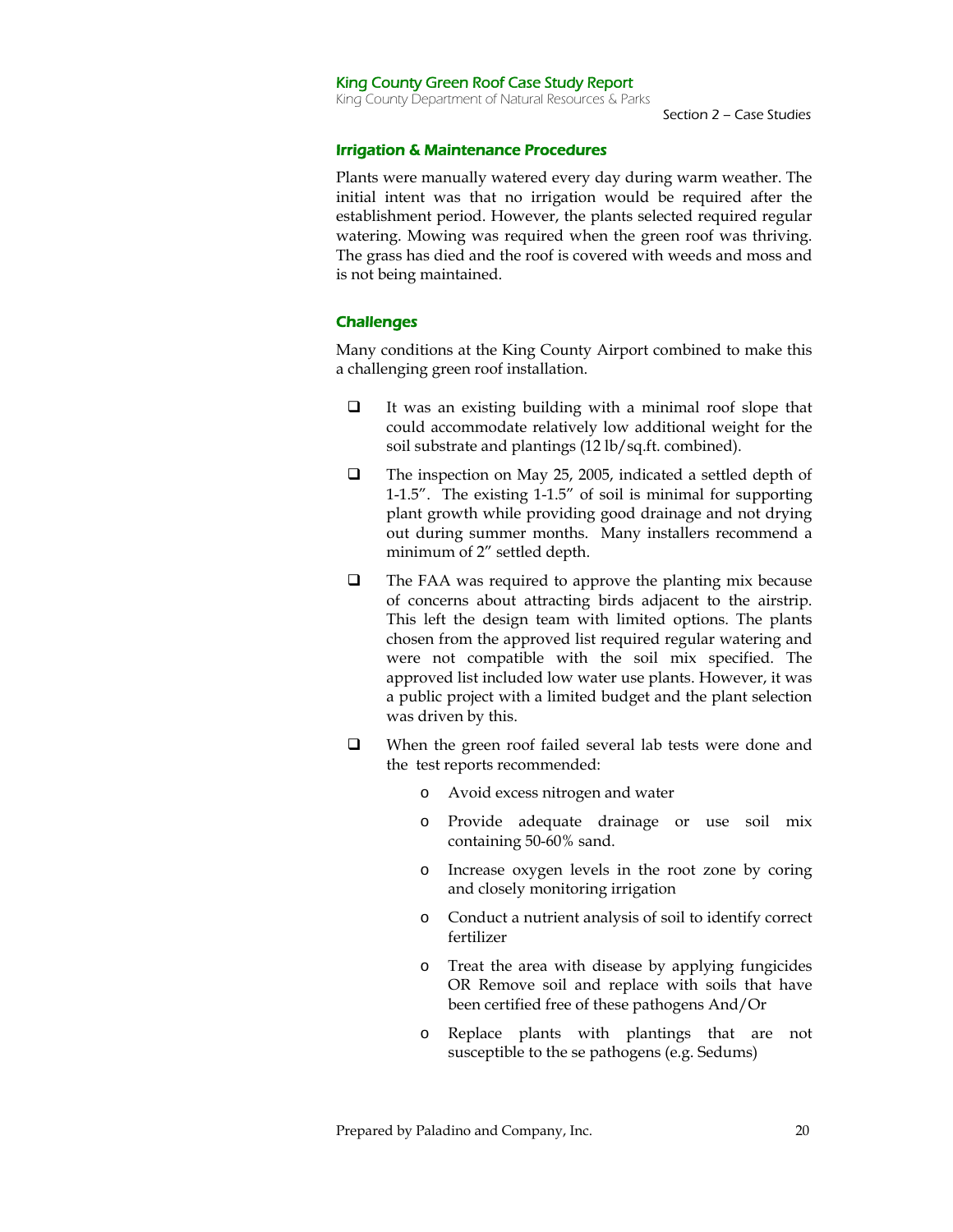King County Department of Natural Resources & Parks

Section 2 – Case Studies

However, measures recommended in the test reports were not implemented.

 $\Box$  The owner wanted low maintenance and low growth planting that could thrive in full sun and partial shade. However, the Barclay Perennial Ryegrass was selected as it was the cheaper alternative to install.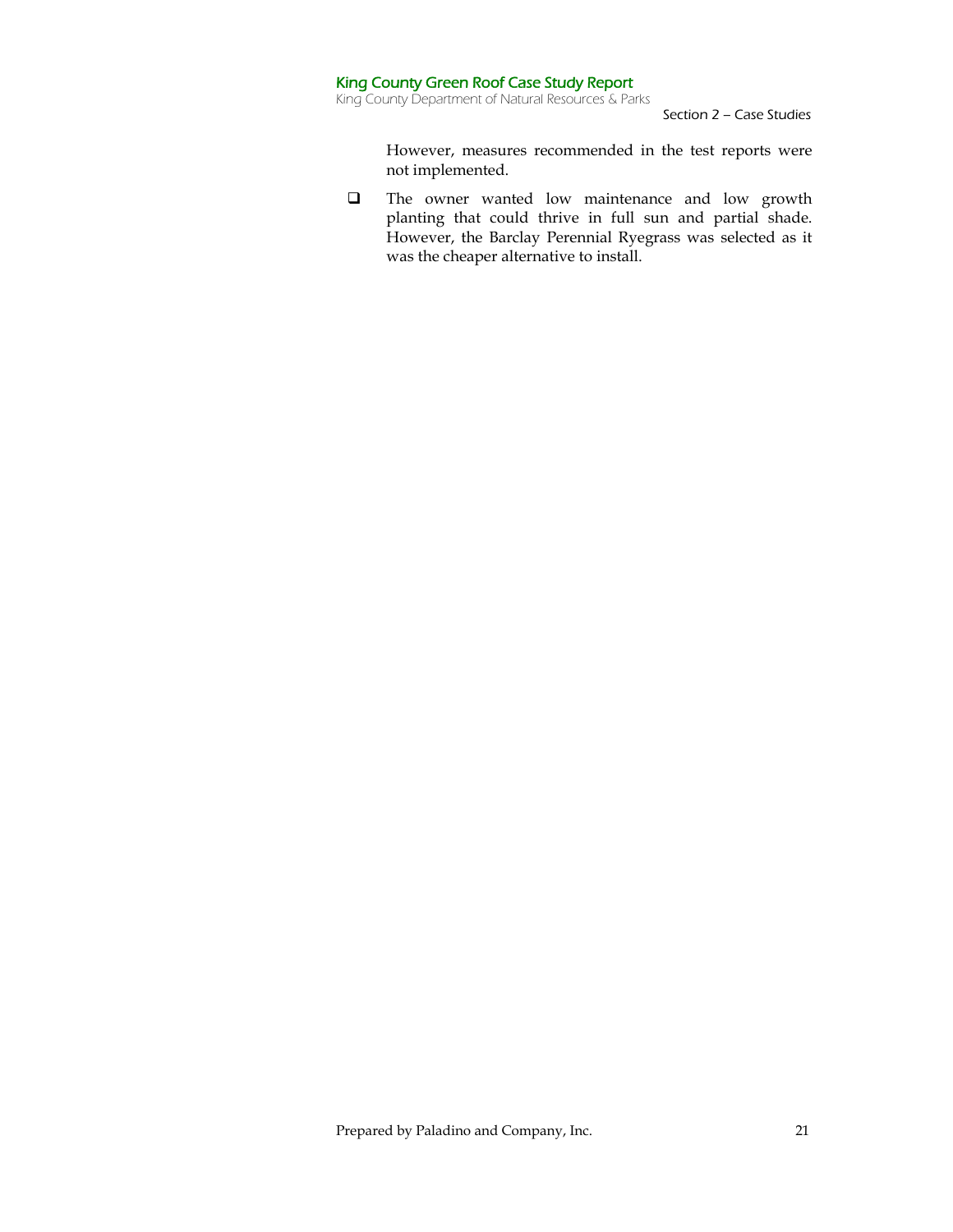King County Department of Natural Resources & Parks

Section 2 – Case Studies



### About the Project

Evergreen State College is a post-secondary educational institution in Olympia, Washington. Seminar II is the first major academic building to be constructed on the campus that is designed specifically around the college's interdisciplinary teaching philosophy and commitment to environmental advocacy.

The project demonstrates several green building technologies and is a learning and demonstration tool for the faculty and students. Sustainability measures included in the project are waterless urinals, low-flow toilets, native plants, natural ventilation, daylighting and local materials. Exterior sunshades coupled with operable windows, fan-assisted night flushing, and exposed interior concrete mass have been incorporated to achieve summer cooling.

### Green Roof Design

The project features an impressive 20,443 square foot green roof built on 13 separate roof areas. It was designed to encourage student interaction and be a visual representation of the sustainable approach to designing and building the entire facility. This green roof project was designed to integrate with the operation of the building and its occupants.

The green roof was intended to increase the life of the roof and reduce the size of stormwater retention ponds required for this project. All rainwater that filters through the green roof system will overflow into a 20,000 gallon reservoir tank designed to slowly release water back to the environment.

Plants were specifically chosen for the full sun and partial shade exposures of different sections of roof.

# Green Roof Characteristics

The project was completed in November 2003.

| <b>Existing Roof/ New Roof</b> | New Roof                   |
|--------------------------------|----------------------------|
| Green Roof Area                | 20,443 square feet         |
| Green Roof Type                | Extensive                  |
| Green Roof System              | Garland Inc.               |
| Accessibility                  | <b>Building Occupants</b>  |
| Installation season            | Fall 2004                  |
| Green Roof Slope               | Flat                       |
| Soil Mix/ depth                | 4 to 6 inches              |
| Plant Type                     | sedums & flowering species |
| Irrigation                     | Yes, establishment only    |
| <b>Structural Load</b>         | 22.5 lbs/sq.ft, saturated  |
| Cost                           | \$18 per sq.ft.            |

Prepared by Paladino and Company, Inc. 22



*Seminar II Green Roof* 



*Seminar II Green Roof* 

# *Green Roof Design Team*

#### Owner

 *Evergreen State College* 

#### **Architect**

*Mahlum Architects* 

### Landscape Architect

*Murase Associates* 

# General Contractor

*DPR Construction* 

# Roofing Contractor

*Wayne's Roofing* 

### Landscape Contractor

 *Magnusson Klemencic Engineer* 

# Green Roof Consultant

 *Northwest Landscape* 

### Plant Supplier

 *The Garland Co., Inc.*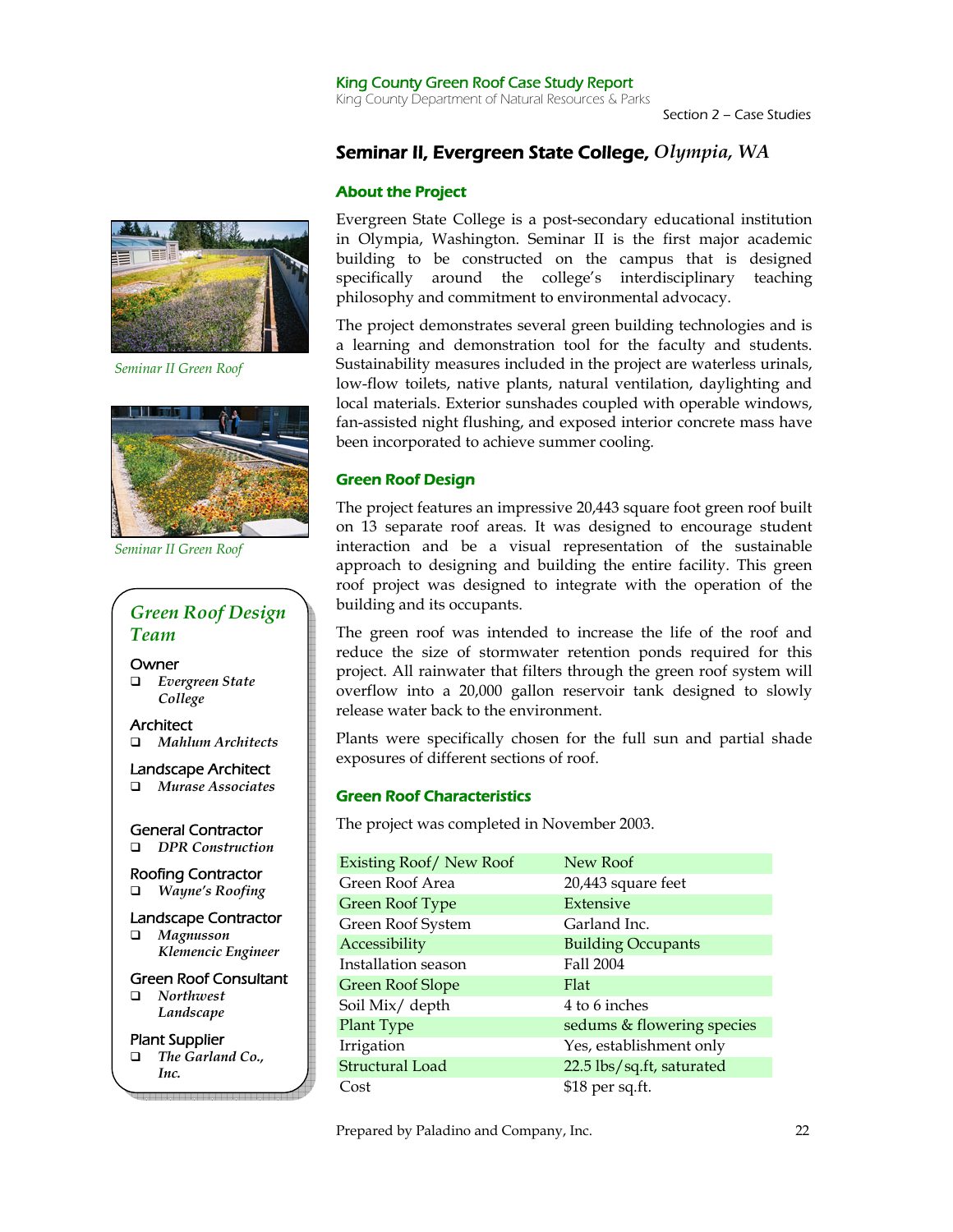King County Department of Natural Resources & Parks

Section 2 – Case Studies

### Current Status

Although a site visit was not possible at the time of this report, the green roof appears to be performing as intended.

### Green Roof Cross Section & Details



### Base Specifications

Membrane base ply: Root barrier - Bitumen Compatible, Construction Grade 8 mil – thick polyethylene; Drainage and Filter Top ply: Akzo Nobel – engineered geo-textile drainage fabric with integrated filtration membrane.

#### Soil Mix/ Soil Depth

Custom-mixed soil less substrate of coarse aggregate material and organic components (15% – 20%); A soil depth of 6" was provided to keep the deadweight on roof within the specified 45 pounds/cu.ft.

#### Plants & Nutrients

10% native grass, 30% sedums and 60% annuals/perennials; 70% were grown on transplantable mats (cultivated as 1 X 1 m square mats) and 30% were transplanted individually. For color in winter, some evergreen semi-green species were included. A maximum of five species for each genus were specified.

### Irrigation & Maintenance Procedures

A soaker hose irrigation system was provided, for use during the first three months and for extreme drought conditions. During the establishment period the roof was irrigated for 30 minutes, twice a

Prepared by Paladino and Company, Inc. 23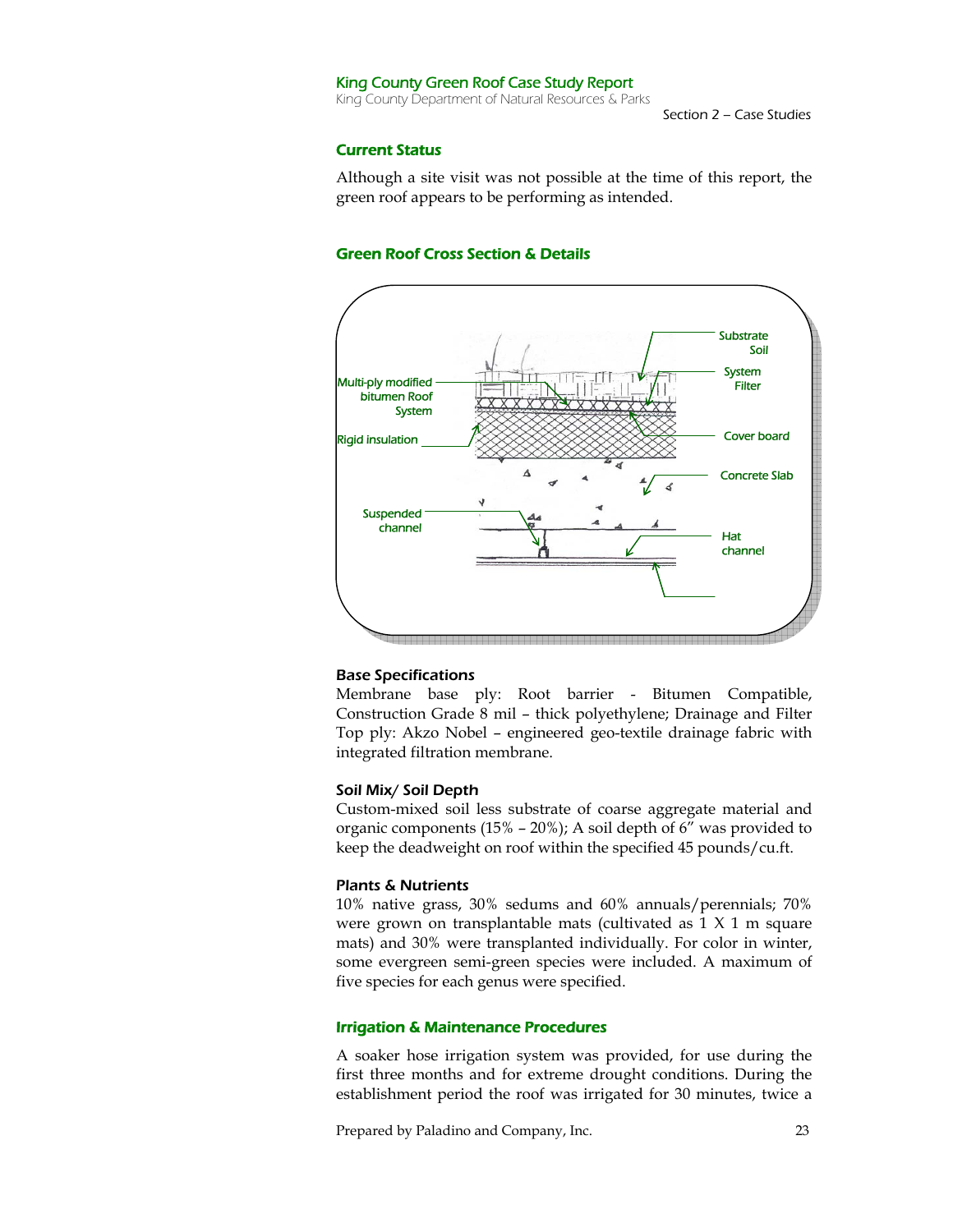King County Department of Natural Resources & Parks

day. Currently the roof is irrigated 30 minutes every day during summer months and alternate days in September and October.

Custom-blend fertilizer from Garland Company was applied for the first three months. The vegetation on the roof is maintained at 1" to 12" height. The gardener has to pull out weeds once every month for maintenance.

# **Challenges**

Evergreen maintenance staff were unavailable at the time of this study, however it appears that regular maintenance (monthly weed removal) is required.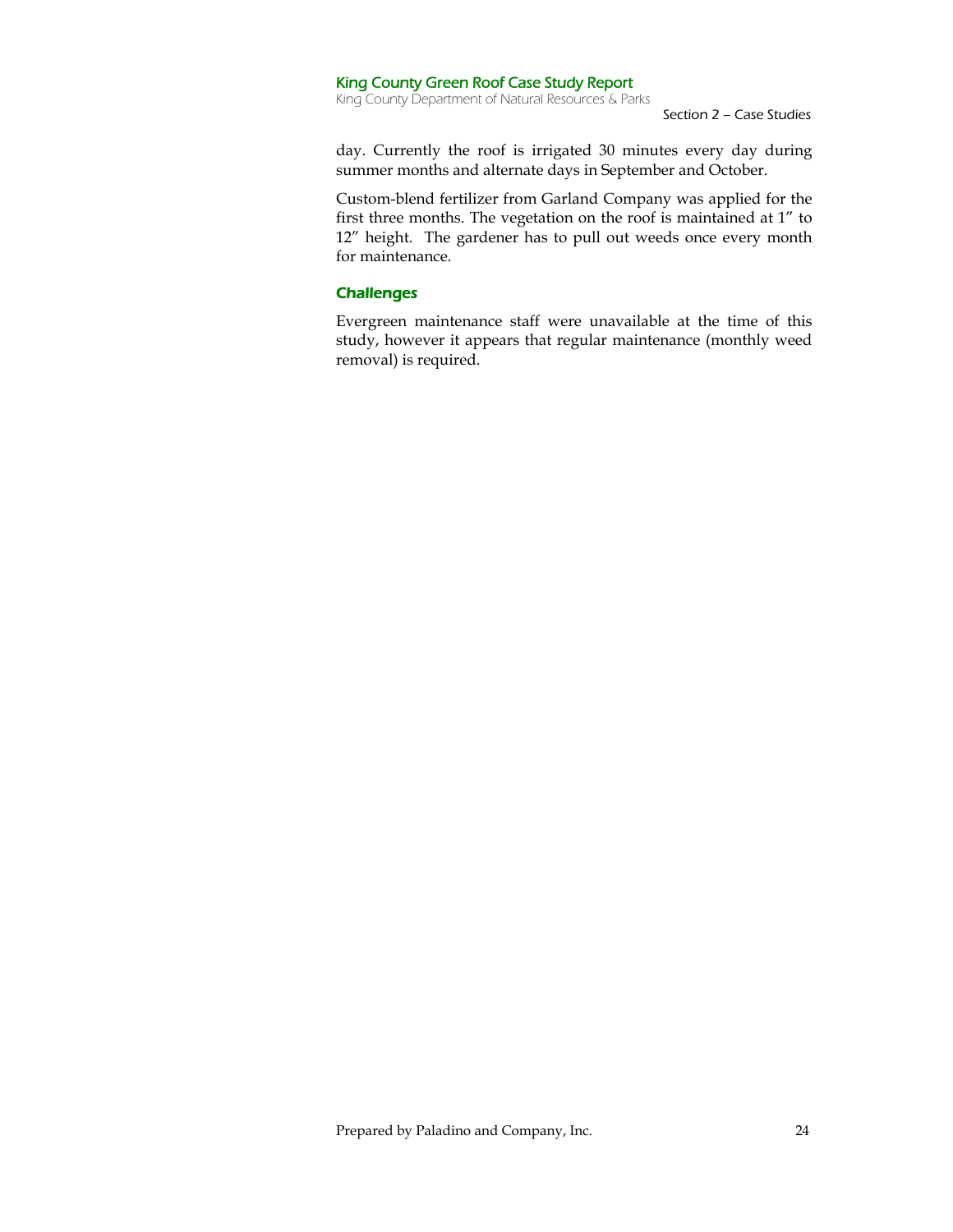King County Department of Natural Resources & Parks

Section 3 – Recommendations

# Recommendations for King County Green Roofs

The case study examples documented in Section 2 provide useful insights for the design and installation of green roofs. The green roof projects studied varied in size, function, roof type and construction; however the composite of all the projects creates a bigger picture from which some initial conclusions can be drawn. The lessons learned from these case studies have been incorporated in to the following categories:

- Design Recommendations
- Installation Recommendations
- $\Box$  Maintenance Recommendations

### Design Recommendations

#### Feasibility Study

A structural feasibility study should be done to ensure that a green roof strategy can be implemented on an existing building roof that may have structural load limitations. The roof structure must be capable of accommodating the industry recommended minimum soil depth of 2" (saturated weight).

### Coordination of Design Team Members

Design of green roofs requires coordination of several design team members such as the architect, roofing contractor, landscape designer, horticulture specialist and/or product manufacturer. The successfully implemented green roof case studies demonstrate input from several members of the design team.

#### Prior Experience on Green Roof Projects

It is recommended that the design team include at least one member with prior experience with green roof projects so that well-informed decisions are made. The most successful green roof case study projects documented in this report had design team members who had prior experience on green roof projects.

### Aesthetics & Dormant Cycling

Often these eco-roofs are designed such that no irrigation should be required after the establishment period. However, there may be some plants specified that become dormant during the summer season and spring up again later. It is important to educate the building occupants as well as the maintenance staff about the benefits of the green roof that are not compromised by a temporary dormancy of some plant species or select for year-round aesthetics for projects where this is a concern.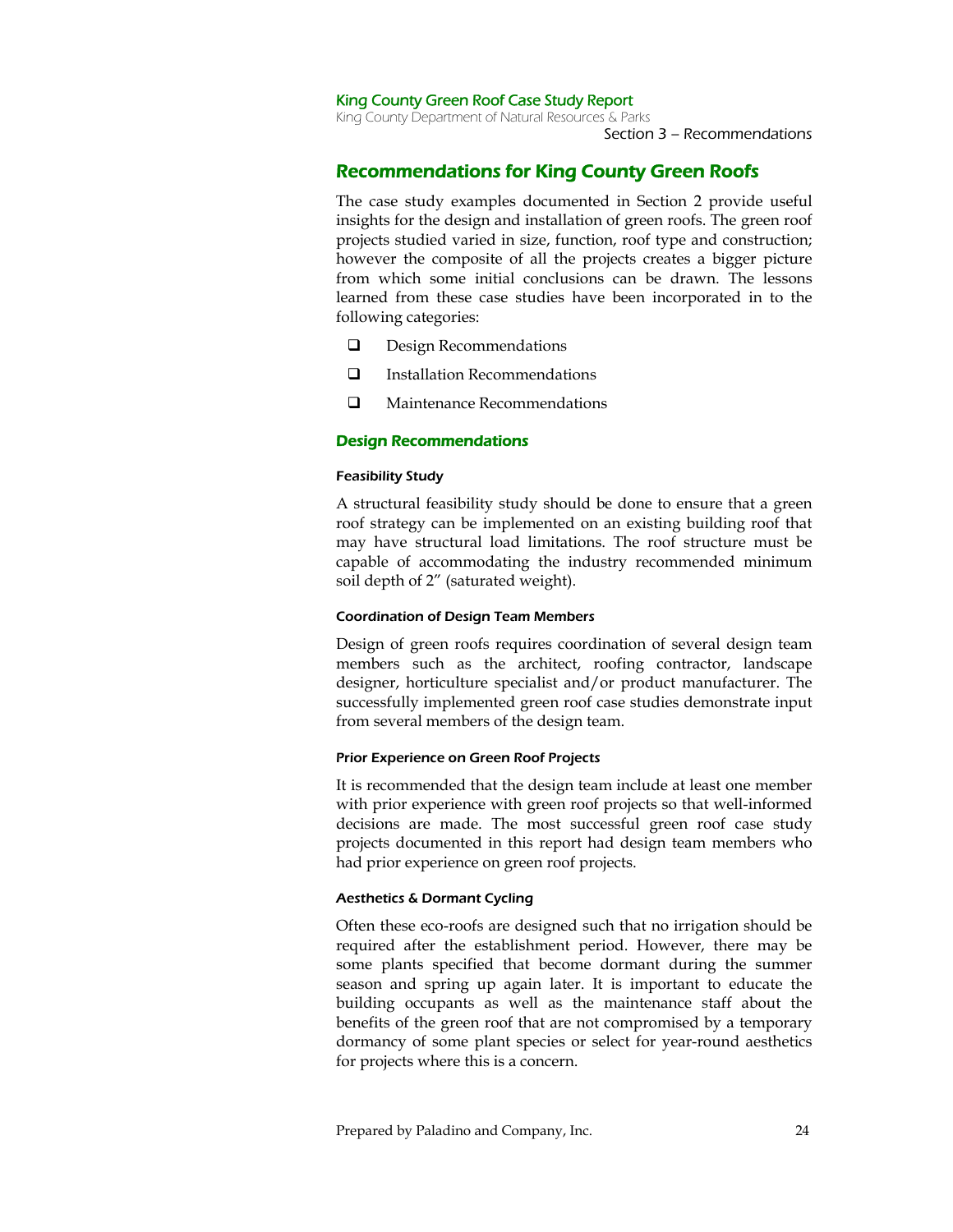King County Department of Natural Resources & Parks

Section 3 – Recommendations

#### Compatibility of Green Roof Components

Successful implementation of green roofs require that the building structure can support the green roof, plants selected should be suitable to the climate type, the soil mix specified is compatible with the plants selected and the irrigation system provided is adequate to water the plants. The case studies indicate that the common challenges that required remediation measures for green roofs included inappropriate plant selection, inadequate irrigation or compatibility issues between the soil mix and plants specified.

#### Accessibility for Maintenance

Easy access for maintenance of green roofs should be provided in the building. The maintenance staff often encounters difficulty in maintaining the roofs especially when the roofs are not designed for building occupant access. Weeds are a persistent problem, especially during the establishment period. It is a problem to dispose of the weeds if the roof does not have an easy access.

#### Irrigation System

Most of the green roof case studies had provided an irrigation system for use during the establishment period only. However, in almost all of the case studies it was found that the plants specified required more water than what the irrigation system was designed for. Also, continued irrigation of plants is being done on most projects during the summer months. It is important to specify plants that are drought-tolerant if the project intends no irrigation of the green roof after the establishment period.

# Installation Recommendations

#### Plant Establishment

The initial establishment of the green roofs was a challenge for two out of seven case studies because the vegetation attracted birds that pulled out the small plants. This problem is usually eliminated as plants grow and the roots become stronger. Another option can be to transplant established plants from the nursery to the green roof. However, transplant must occur before plants became 'root bound'. Sometimes the roots of well established potted plants become bound to each other as if they are still in a pot and do not hold to the ground well. This makes them a susceptible target to the birds in spite of being bigger in size than smaller potted plants. This problem can also be addressed by spreading the roots manually when they are planted.